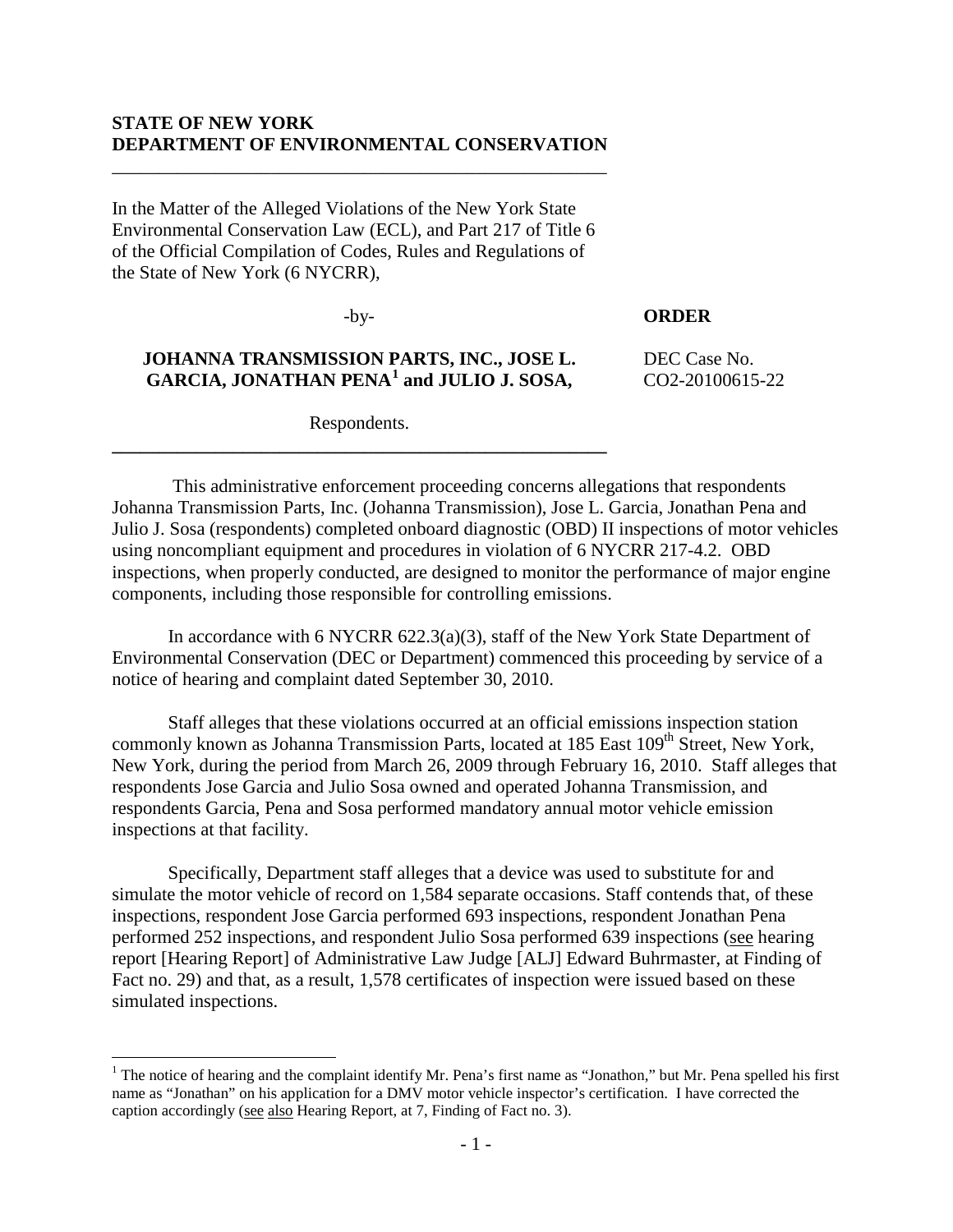In its complaint, Department staff alleged that respondents violated:

- (1) 6 NYCRR 217-4.2, by operating an official emissions inspection station using equipment and procedures that are not in compliance with the Department's procedures and standards (see Ex. 1, Complaint ¶¶ 10-14); and
- (2) 6 NYCRR 217-1.4, by issuing emission certificates of inspection to motor vehicles that had not undergone an official emission inspection (id.  $\P$ [15-19).

For these violations, Department staff requests that a civil penalty of seven hundred ninety-two thousand dollars (\$792,000) (id. at Wherefore Clause) be assessed jointly and severally against all respondents (see Hearing Transcript [Tr.] at 83:24-85:2).

None of the respondents was represented by counsel in this proceeding, and no respondent served an answer to the complaint. Respondents Garcia and Sosa appeared at a prehearing conference on November 17, 2010 (see Exhibit [Ex.] 3, ¶ 4). Respondents Garcia and Pena personally appeared and provided testimony at the hearing conducted by ALJ Buhrmaster on June [2](#page-1-0)0, 2012. Respondent Sosa did not appear at the hearing.<sup>2</sup> Although served with the notice of hearing and complaint, respondent Johanna Transmission did not appear at any stage of the proceedings. [3](#page-1-1) Staff presented the testimony of (i) Lawrence Levine, an employee of the Office of Technical Services and Clean Air within the New York State Department of Motor Vehicles (DMV); and (ii) James Clyne, chief of the light duty vehicle section of the Division of Air Resources within DEC.

Based on a preponderance of the record evidence (see 6 NYCRR 622.11[c]), I adopt the ALJ's hearing report as my decision in this matter, subject to the following comments.

## Liability

 $\overline{a}$ 

I concur with the ALJ's determination that Department staff is entitled to a finding of liability as against respondents with respect to the first charge; that is, those respondents operated an official emissions inspection station using equipment or procedures that are not in compliance with DEC procedures or standards, in violation of 6 NYCRR 217-4.2. I agree with the ALJ that Johanna Transmission is liable for all 1,584 violations "because, at the time they occurred, it held the license to 'operate' the official inspection station" (Hearing Report, at 25). I also agree with the ALJ that each respondent-inspector should be held liable for each of the noncompliant inspections he performed (id. at  $25-26$ ).<sup>[4](#page-1-2)</sup>

<span id="page-1-0"></span> $2$  The ALJ mailed a notice of the hearing date to Mr. Sosa, and presumed that Sosa received the notice, because the mailing was not returned as undeliverable (see Hearing Report, at 23).

<span id="page-1-1"></span><sup>&</sup>lt;sup>3</sup> Staff served the complaint on respondent Johanna Transmission through the New York Secretary of State, pursuant to Business Corporation Law § 306, and through service on respondent Sosa, an owner of the business, and respondent Pena (see Exs. 6, 7, and 7A; see also Hearing Transcript, at 12:24-15:18).

<span id="page-1-2"></span><sup>4</sup> I note here the ALJ's extended discussion, and ultimate rejection, of claims by respondent Garcia that: (i) he resigned from Johanna Transmission on August 6, 2009 (see Ex. 17); (ii) inspections were performed using his inspector's certificate even though he had resigned from the company and was out of town; (iii) he was never an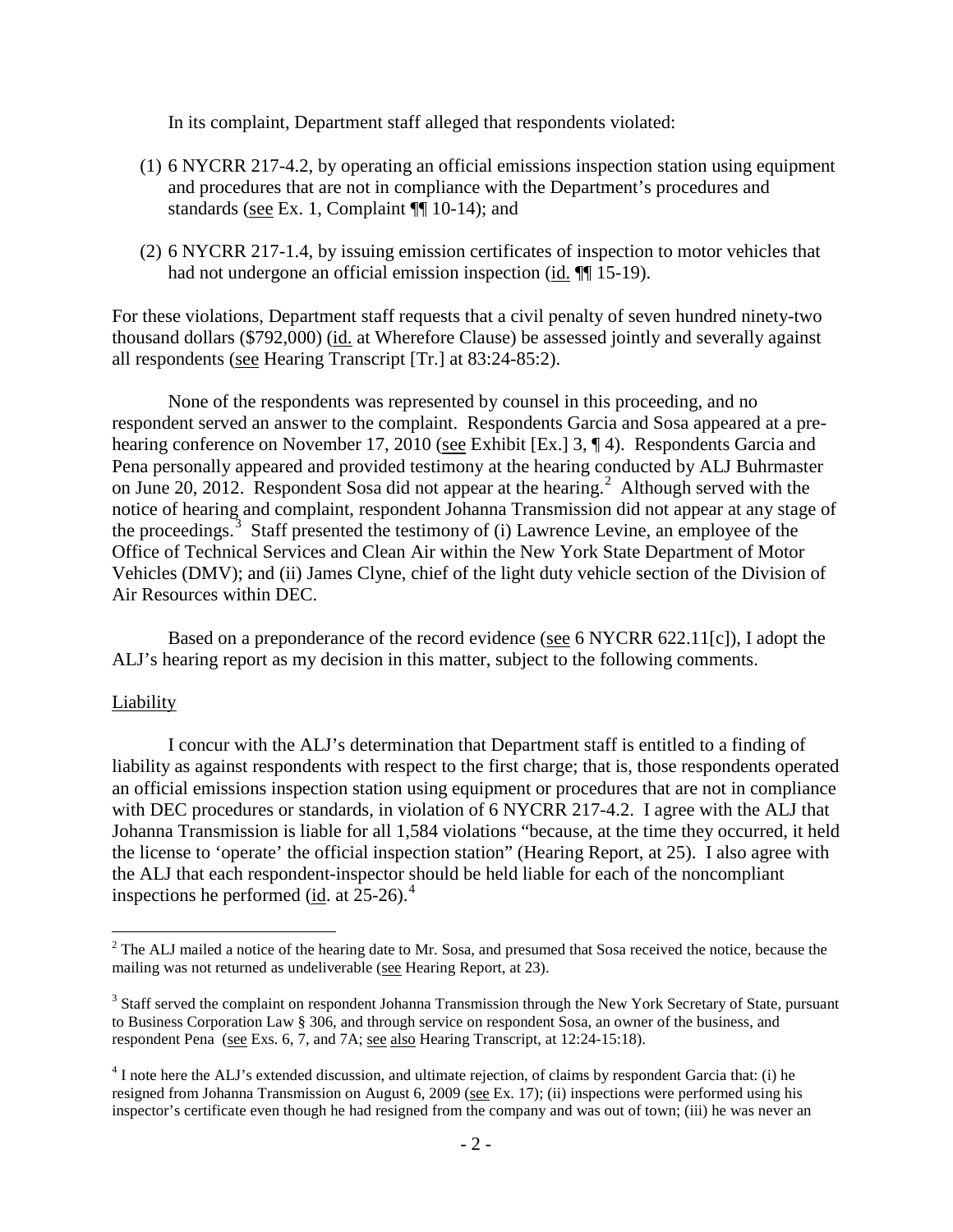With respect to the second cause of action, violations of 6 NYCRR 217-1.4 cannot be found (Hearing Report, at 26-27) for the reasons stated in my prior decisions (see Matter of Jerome Muffler Corp., Order of the Commissioner, May 24, 2013 [Jerome Muffler], at 3 [citing Matter of Geo Auto Repairs, Inc., Order of the Commissioner, March 14, 2012, at 3-4 and other cases]). Accordingly, the alleged violations of 6 NYCRR 217-1.4 are hereby dismissed.

## Civil Penalty

 $\overline{a}$ 

Staff requested a penalty of seven hundred ninety-two thousand dollars (\$792,000), representing a penalty of \$500 for each violation. The ALJ noted that, consistent with the penalty range established by ECL 71-2103 for such violations, the maximum penalties would be "in the tens of millions of dollars" (Hearing Report, at 28), an amount significantly higher than the amount that Department staff has requested.

The ALJ reviewed the factors set forth in the Department's civil penalty policy, including the economic benefit of noncompliance, the gravity of the violations, and culpability (Hearing Report, at 28-30). The ALJ recommended a total civil penalty of two hundred eighty-one thousand six hundred dollars (\$281,600), assessed as follows: (i) respondent Johanna Transmission to be assessed a civil penalty of one hundred forty thousand eight hundred dollars (\$140,800); (ii) respondent Garcia to be assessed a civil penalty of sixty-one thousand six hundred dollars (\$61,600); (iii) respondent Sosa to be assessed a civil penalty of fifty-six thousand eight hundred dollars (\$56,800); and (iv) respondent Pena to be assessed a civil penalty of twenty-two thousand four hundred dollars  $(\$22,400)$  (Hearing Report, at 30-31).<sup>[5](#page-2-0)</sup>

Prior decisions have noted the adverse impact of automotive emissions on air quality, and how the use of simulators subverts the regulatory regime designed to address and control these emissions (see e.g. Matter of Gurabo, Decision and Order of the Commissioner, February 16, 2012, at 6-7). Accordingly, substantial penalties are warranted where violations are found.

owner of Johanna Transmission, even though he admitted signing a DMV form requesting that his name be substituted as owner, president, vice president, secretary and treasurer, and signed a letter to DMV stating that the former owner was no longer affiliated with Johanna Transmission (see Exs. 16, 17); (iv) he did not read documents that he signed but simply signed them because his boss (also his father-in-law) told him to sign (see Exs. 16, 17; Tr. 97:6-100:4; 100:23-101:20). I adopt the ALJ's conclusion that Mr. Garcia's testimony is inconsistent with the other evidence and lacks credibility. I therefore hold that he is liable for the 693 noncompliant inspections containing his inspector identification number, 3SZ7 (see Hearing Report, at 18-21). I also adopt the ALJ's conclusion that Mr. Pena was not a credible witness, and did not provide a reasonable explanation for his activities at Johanna Transmission. I therefore hold that he is liable for the 252 noncompliant inspections containing his inspector identification number, 7YS4 (id. at 21-22).

<span id="page-2-0"></span><sup>&</sup>lt;sup>5</sup> By recommending penalty amounts for each of the respondents, the ALJ rejected Department staff's request for joint and several liability (see Hearing Report, at 30). Even though joint and several liability may be imposed in administrative enforcement proceedings, I hold that Department staff's request for the imposition of joint and several liability in this matter is unsupported. No adequate rationale was provided by Department staff to justify imposing joint and several liability in this proceeding.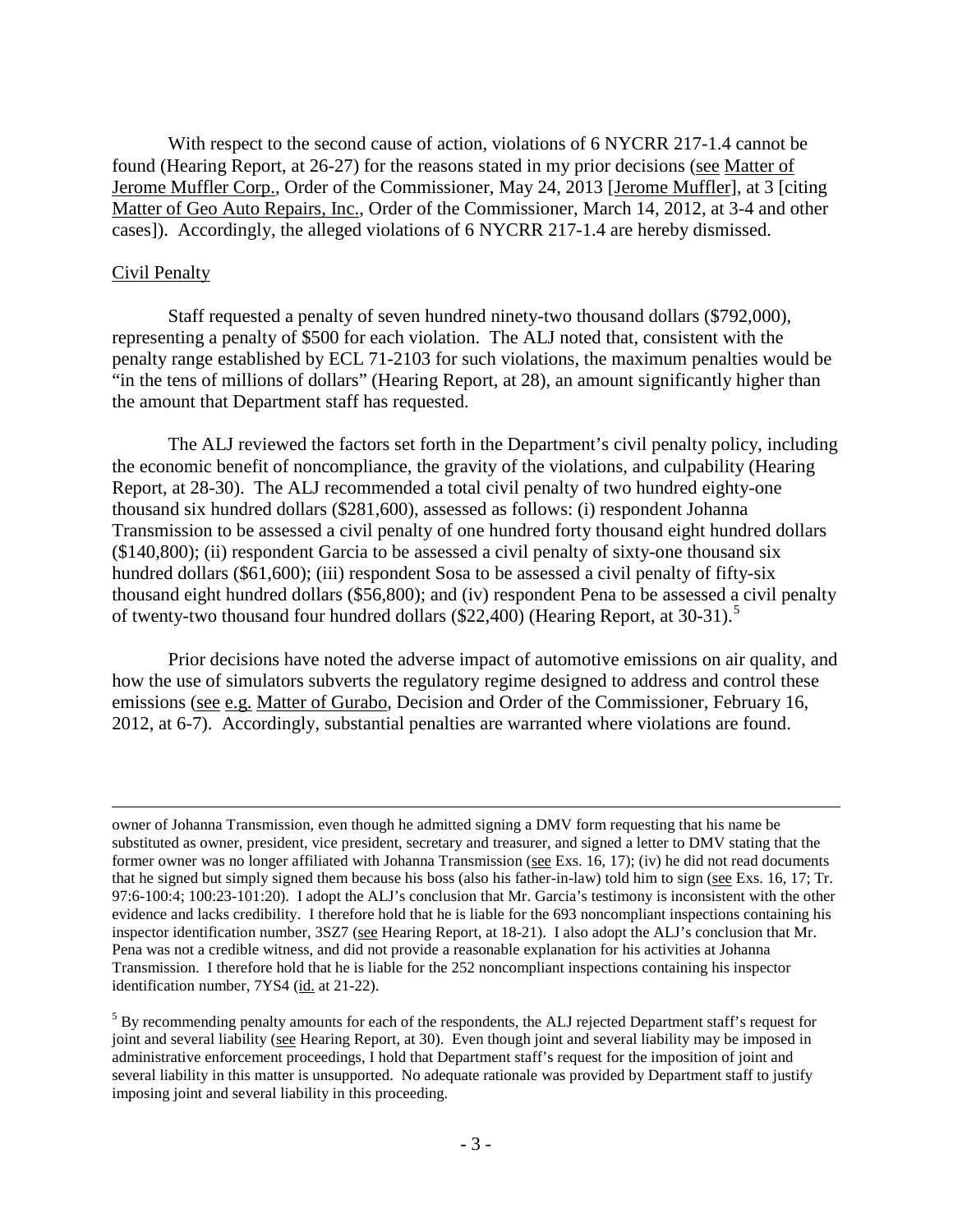I have previously discussed the structure of penalties in administrative enforcement proceedings involving OBD II inspections of motor vehicles using noncompliant equipment and procedures (see e.g. Jerome Muffler; Matter of New Power Muffler Inc., Order of the Commissioner, July 15, 2013 [New Power]; Matter of Autoramo, Inc., Order of the Commissioner, August 13, 2013 [Autoramo]). I have concluded that the facility where the noncompliant inspections occurred should be subject to a substantially higher percentage allocation of the aggregate penalty (see Jerome Muffler, at 4-5; New Power, at 5; Autoramo, at 4-5). With respect to individual inspectors, I allocated the remaining penalty amount based on the number of noncompliant inspections that each inspector conducted. The aggregate penalty amount and the allocation of that amount (a) between the facility and the individual inspectors, and (b) among the inspectors themselves, may be modified based on aggravating or mitigating circumstances as appropriate in each case (see e.g. Jerome Muffler, at 4-5 [discussing examples of mitigating or aggravating factors]).

I concur with the ALJ's determination that Staff's request here is too high, and I further adopt the ALJ's recommendation of a total civil penalty in the amount of two hundred eightyone thousand six hundred dollars (\$281,600).

In this matter, at the time the violations occurred, Johanna Transmission held the license to "operate" the official inspection station. Pursuant to 15 NYCRR 79.8(b), the official inspection station licensee "is responsible for all inspection activities conducted at the inspection station," and is not relieved of that responsibility by the inspectors' own duties (see Hearing Report, at 25). Johanna Transmission had the responsibility to ensure that inspections conducted at its facility comported with all legal requirements. However, it allowed simulators to be used in inspections at the facility and thereby failed to comply with applicable law. This subverted the intended environmental and public health benefits of the legal requirements to address and control vehicular air emissions.

In consideration of the penalty range established by ECL 71-2103(1), the impacts of this illegal activity (see Hearing Report at 29), and my decisions in Jerome Muffler, New Power and Autoramo, I am imposing on Johanna Transmission a civil penalty of two hundred twenty-five thousand three hundred dollars (\$225,300).

With respect to individual inspectors, as the number of inspections that an individual performs with noncompliant equipment increases, higher penalties shall be assessed, subject to any aggravating or mitigating circumstances. As evidenced by the appearance of each such respondent's unique inspector's certificate number on DMV inspection records, the inspectorrespondents in this case performed a number of improper inspections, as follows: Garcia (693), Sosa ([6](#page-3-0)39) and Pena (252).<sup>6</sup>

 $\overline{a}$ 

<span id="page-3-0"></span> $6$  See Exs. 10 (Garcia's application for certification as a motor vehicle inspector, reflecting inspector certificate number 3SZ7), 11 (Sosa's application, certificate number FW88), 9 (Pena's application, certificate number 7YS4); see also Exs. 12, 12A, 13, 13A, 14, 15 (DMV records reflecting inspections conducted by respondents); see also Tr., at 80:15-23 (identifying number of illegal inspections performed by each respondent as evidenced by DMV records and inspector certificate numbers).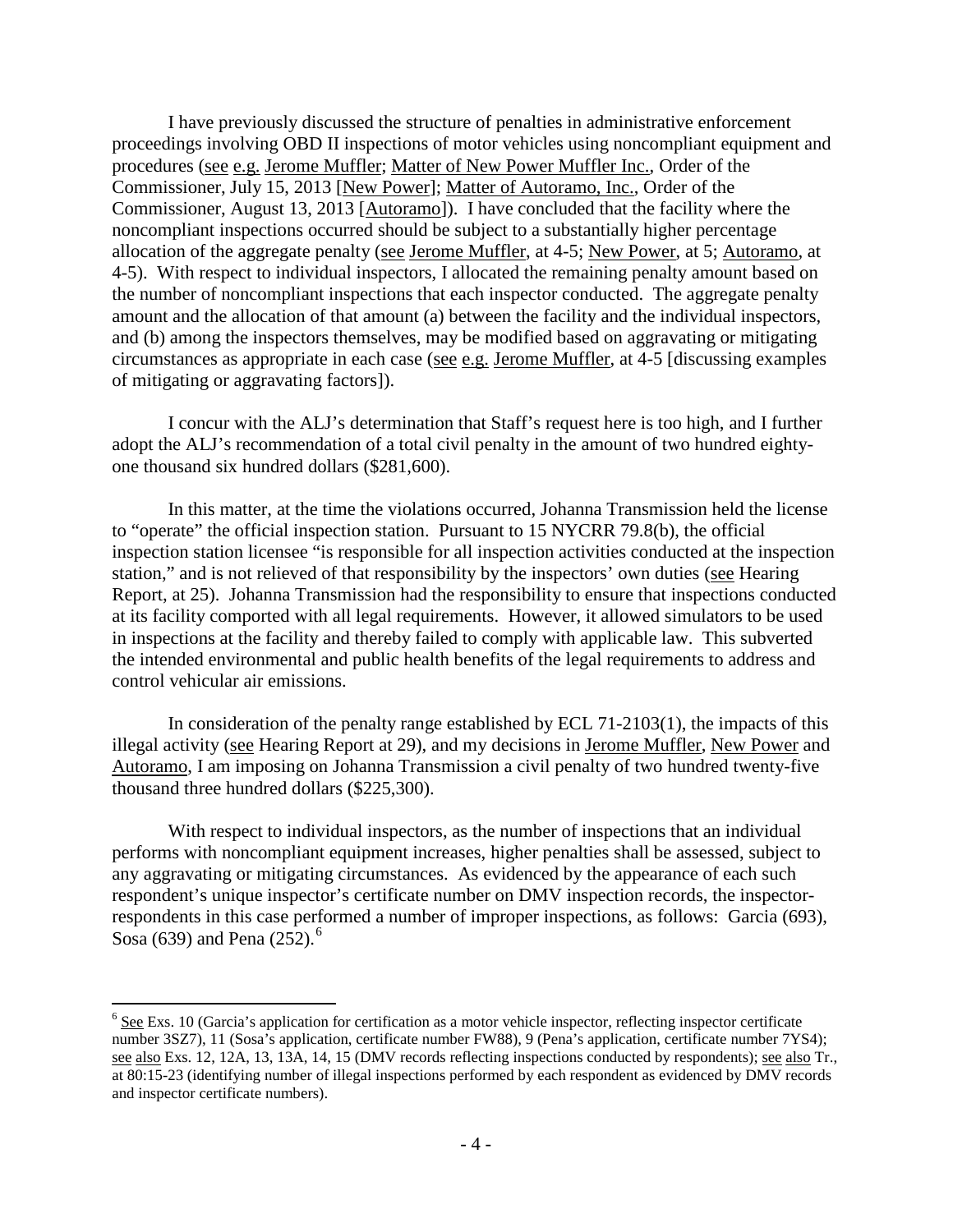Mr. Garcia conducted approximately forty-four percent (44%) of the 1,584 noncompliant inspections at this facility. Applying the penalty guidelines set forth above, and considering the number of inspections using noncompliant equipment and procedures that he performed, I assess a civil penalty against Mr. Garcia in the amount of twenty-four thousand eight hundred dollars (\$24,800).

Mr. Sosa conducted approximately forty percent (40%) of the 1,584 noncompliant inspections at this facility. Applying the penalty guidelines set forth above, and considering the number of inspections using noncompliant equipment and procedures that he performed, I assess a civil penalty against Mr. Sosa in the amount of twenty-two thousand five hundred dollars (\$22,500).

Mr. Pena conducted approximately sixteen percent (16%) of the 1,584 noncompliant inspections at this facility. Applying the penalty guidelines set forth above, and considering the number of inspections using noncompliant equipment and procedures that he performed, I assess a civil penalty against Mr. Pena in the amount of nine thousand dollars (\$9,000).

In sum, the overall amount of the civil penalty assessed by this order is two hundred eighty-one thousand six hundred dollars (\$281,600), which is substantial in light of the number of noncompliant inspections, and should serve as a deterrent against any future noncompliant activity of this kind.

**NOW, THEREFORE,** having considered this matter and being duly advised, it is **ORDERED** that:

- I. Respondents Johanna Transmission Parts, Inc., Jose L. Garcia, Julio J. Sosa, and Jonathan Pena are adjudged to have violated 6 NYCRR 217-4.2 by operating an official emissions inspection station using equipment and procedures that are not in compliance with Department procedures and standards. One thousand five hundred eighty-four (1,584) inspections using noncompliant equipment and procedures were performed at Johanna Transmission Parts, Inc., of which Jose L. Garcia performed six hundred ninety-three (693), Julio J. Sosa performed six hundred thirty-nine (639), and Jonathan Pena performed two hundred fifty-two (252).
- II. Department staff's claim that respondents Johanna Transmission Parts, Inc., Jose L. Garcia, Julio J. Sosa, and Jonathan Pena violated 6 NYCRR 217.1-4 is dismissed.
- III. The following penalties are assessed:
	- A. Respondent Johanna Transmission Parts, Inc. is hereby assessed a civil penalty in the amount of two hundred twenty-five thousand three hundred dollars (\$225,300);
	- B. Respondent Jose L. Garcia is hereby assessed a civil penalty in the amount of twenty-four thousand eight hundred dollars (\$24,800);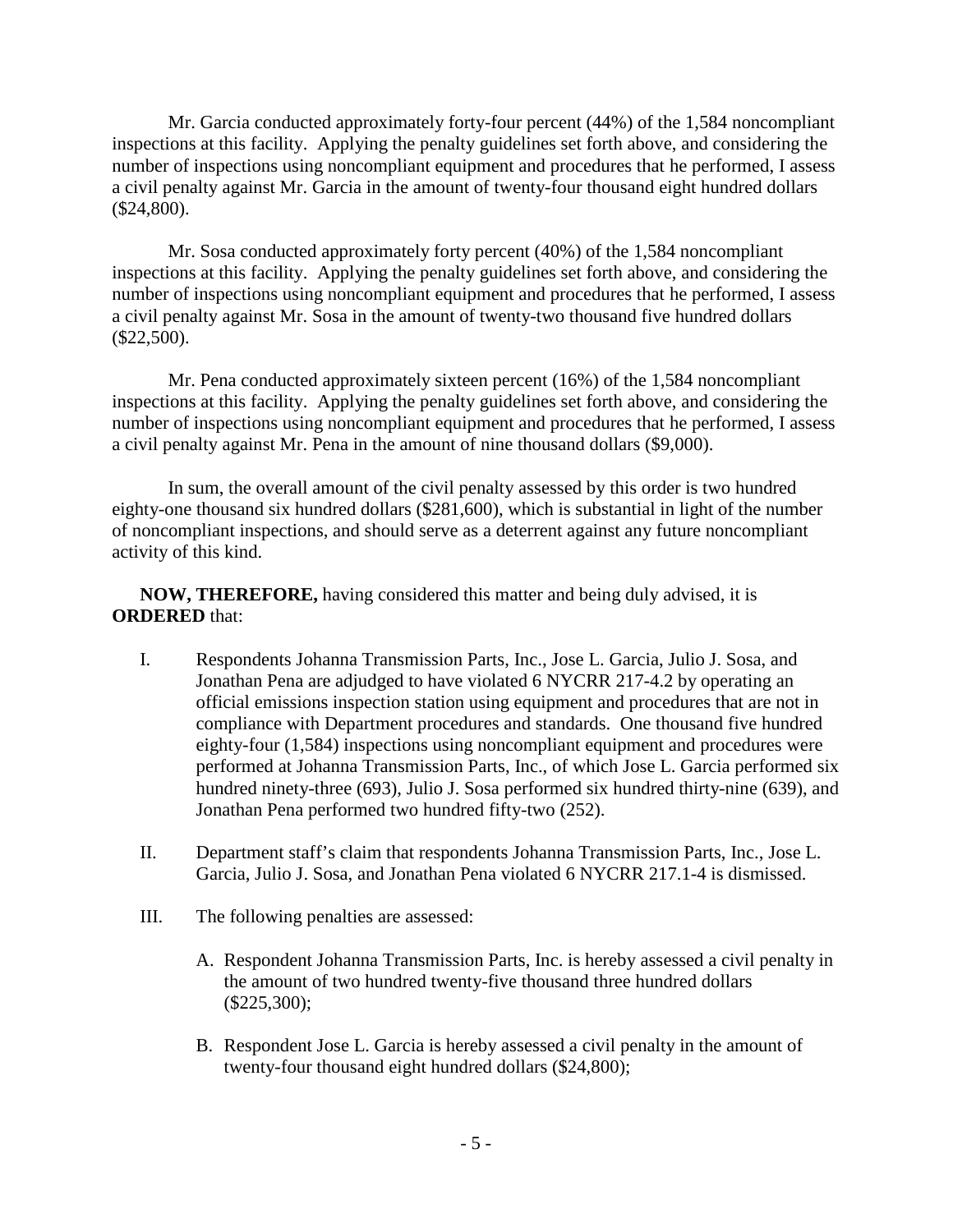- C. Respondent Julio J. Sosa is hereby assessed a civil penalty in the amount of twenty-two thousand five hundred dollars (\$22,500); and
- D. Respondent Jonathan Pena is hereby assessed a civil penalty in the amount of nine thousand dollars (\$9,000).

The penalty for each respondent shall be due and payable within thirty (30) days of the service of this order upon that respondent. Payment shall be made in the form of a cashier's check, certified check or money order payable to the order of the "New York State Department of Environmental Conservation" and mailed to the Department at the following address:

> Blaise Constantakes, Esq. Assistant Counsel NYS DEC Office of General Counsel 625 Broadway,  $14<sup>th</sup>$  Floor Albany, New York 12233-1500

- IV. All communications from any respondent to the DEC concerning this order shall be directed to Assistant Counsel Blaise Constantakes, at the address set forth in paragraph III of this order.
- V. The provisions, terms and conditions of this order shall bind respondents Johanna Transmission Parts, Inc., Jose L. Garcia, Julio J. Sosa, and Jonathan Pena, and their agents, successors, and assigns in any and all capacities.

For the New York State Department of Environmental Conservation

By:\_\_\_\_\_\_\_\_\_\_\_\_\_\_/s/\_\_\_\_\_\_\_\_\_\_\_\_\_\_\_\_\_

Joseph J. Martens Commissioner

Dated: August 21, 2013 Albany, New York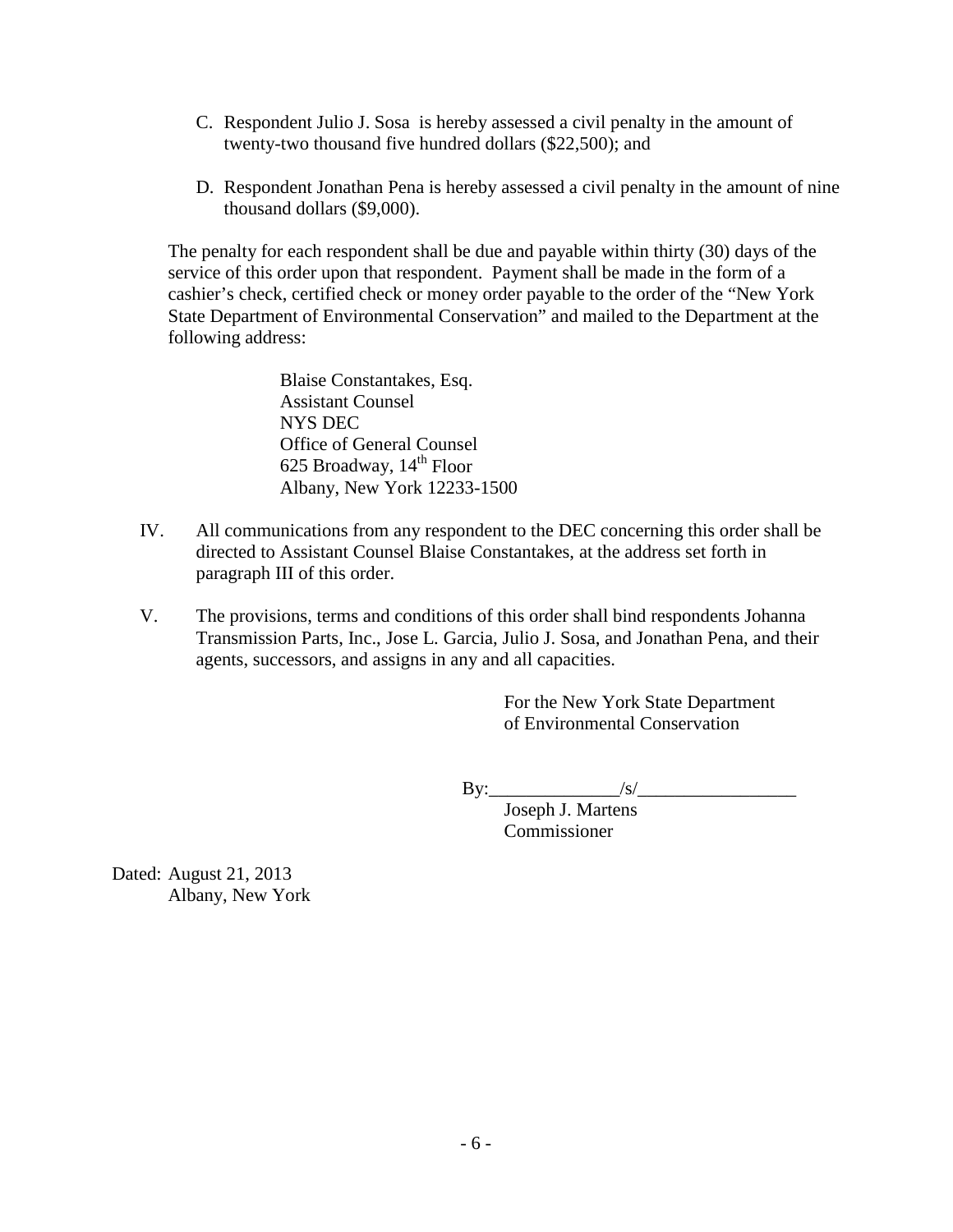## **STATE OF NEW YORK DEPARTMENT OF ENVIRONMENTAL CONSERVATION 625 BROADWAY ALBANY, NY 12233-1550**

In the Matter

 $-$  of  $-$ 

Alleged Violations of Article 19 of the New York State Environmental Conservation Law and Title 6, Part 217, of the Official Compilation of Codes, Rules and Regulations of the State of New York ("NYCRR") by:

## **JOHANNA TRANSMISSION PARTS, INC., JOSE L. GARCIA, JONATHAN PENA AND JULIO J. SOSA, Respondents**

NYSDEC Case No. CO2-20100615-22

#### **HEARING REPORT**

- by –

 $/\,\mathrm{s}/\,\sim$ Edward Buhrmaster Administrative Law Judge

February 13, 2013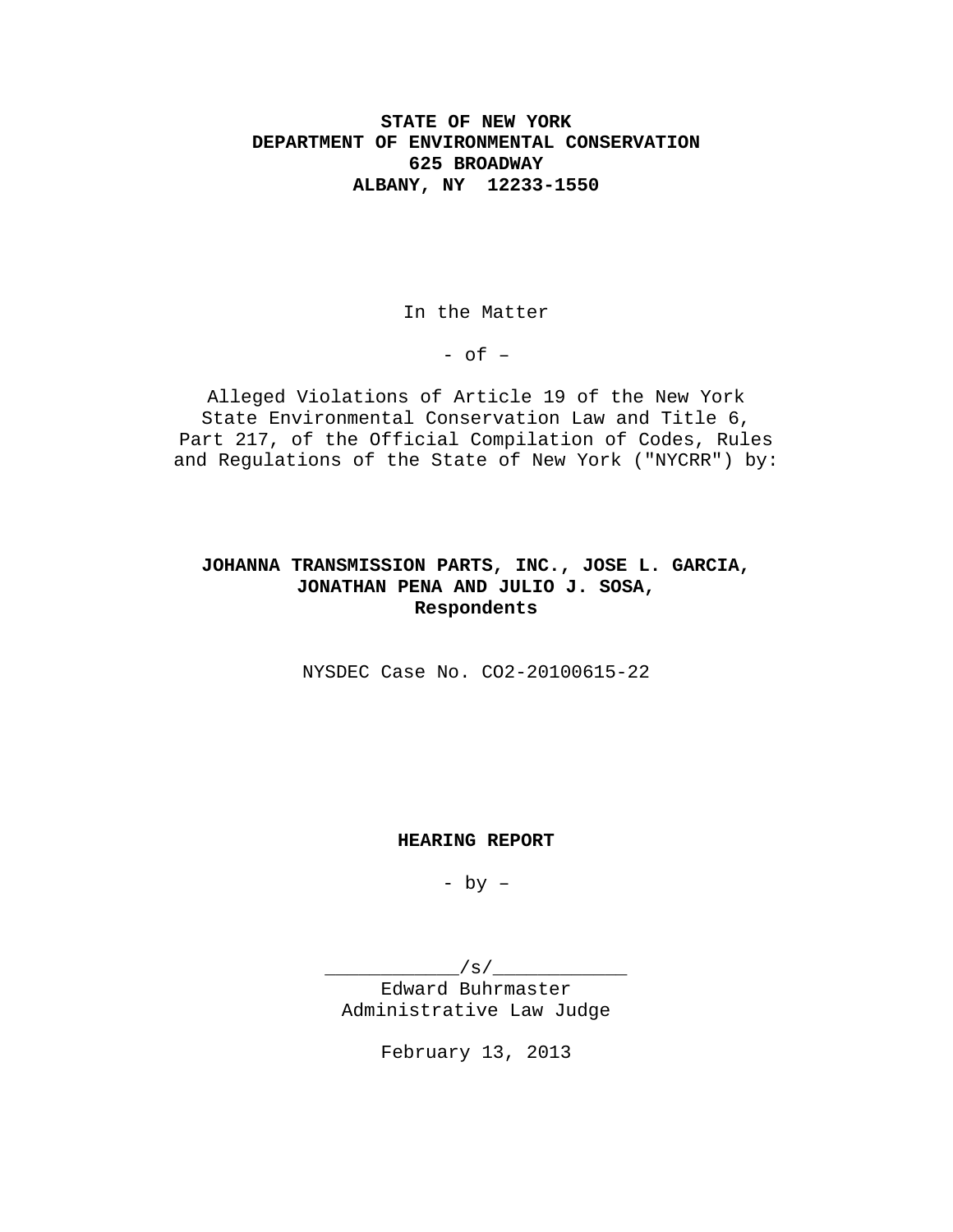#### **PROCEEDINGS**

Pursuant to a Notice of Hearing and Complaint, dated September 30, 2010 (Exhibit No. 1), Staff of the Department of Environmental Conservation ("DEC") charged Johanna Transmission Parts, Inc. ("Johanna Transmission Parts"), Jose L. Garcia, Jonathan Pena and Julio J. Sosa (collectively, "the respondents") with violations of Part 217 of Title 6 of the Official Compilation of Codes, Rules and Regulations of the State of New York ("6 NYCRR"), which governs motor vehicle emissions testing.

In a first cause of action, the respondents were charged with violating 6 NYCRR 217-4.2, which states that no person shall operate an official emissions inspection station using equipment and/or procedures that are not in compliance with DEC procedures and/or standards. In a second cause of action, they were charged with violating 6 NYCRR 217-1.4 by issuing emission certificates of inspection to motor vehicles that had not undergone an official emissions inspection.

Both violations were alleged to have occurred during the period between March 26, 2009, and February 16, 2010, at Johanna Transmission Parts, an emissions inspection station located at 185 East 109<sup>th</sup> Street in Manhattan. During this period, DEC Staff alleged, Johanna Transmission Parts was a corporation duly authorized to do business in New York State, owned and operated by respondents Garcia and Sosa. According to DEC Staff, respondents Garcia, Sosa and Pena all worked at the station as certified motor vehicle inspectors.

DEC maintains that, during the period in question, the respondents performed 1,584 mandatory annual motor vehicle emission inspections using a device to substitute for and simulate the motor vehicle of record, and issued 1,578 emission certificates of inspection based on the simulated inspections.

The respondents are not represented by counsel. According to a statement of readiness provided by DEC Staff (Exhibit No. 3), the respondents served no answers to the complaint, though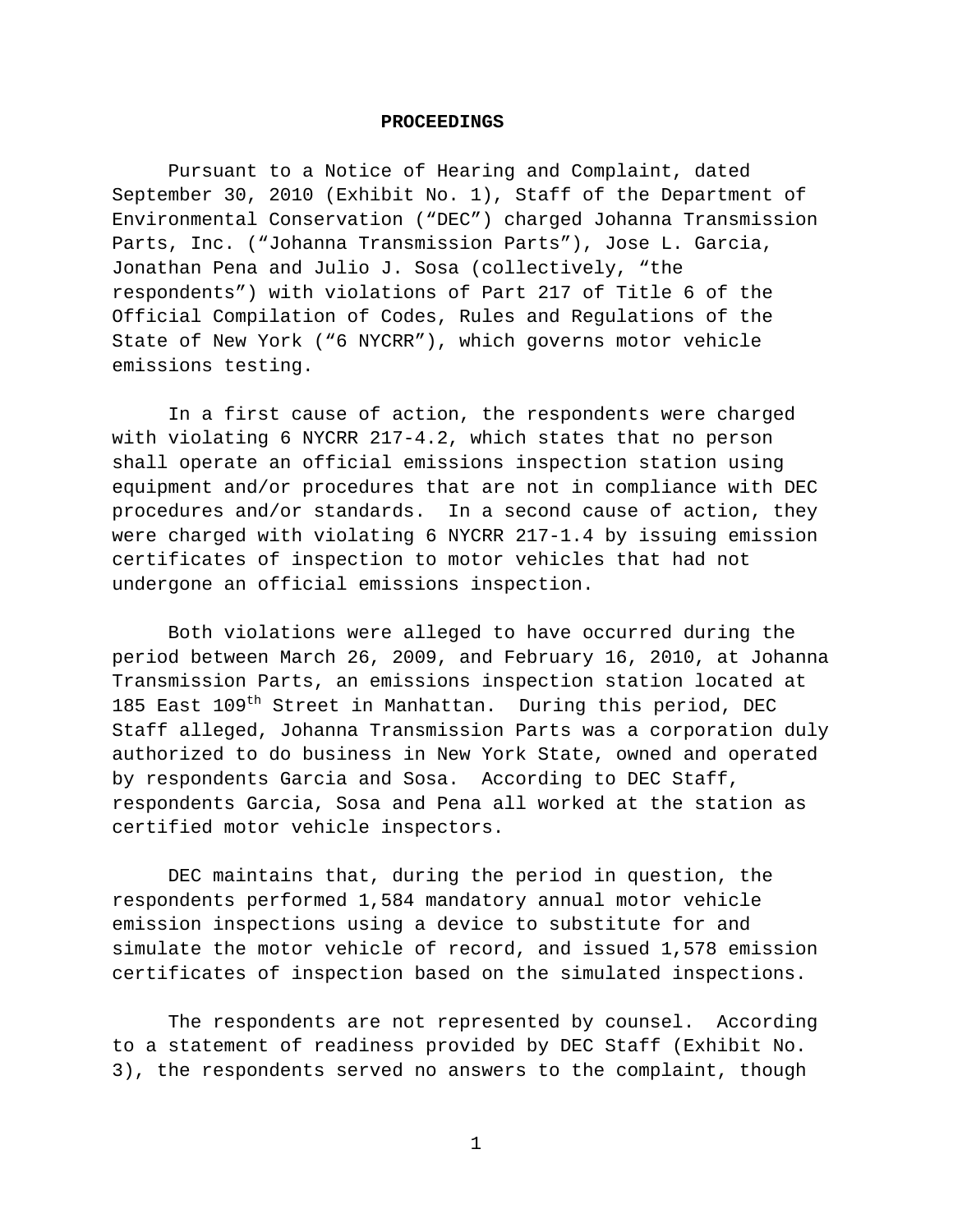respondents Garcia and Sosa appeared at a pre-hearing conference held on November 17, 2010.

In its statement of readiness, dated December 22, 2011, DEC Staff requested that DEC's Office of Hearings and Mediation Services schedule this matter for hearing. Upon my assignment to this matter, I issued a hearing notice dated May 9, 2012. As announced in that notice (Exhibit No. 4), the hearing went forward at 10 a.m. on June 20, 2012, at DEC's Region 2 office in Long Island City. DEC Staff appeared by Blaise Constantakes, an attorney in DEC's Office of General Counsel in Albany. Respondents Garcia and Pena appeared on their own behalf, but respondent Sosa did not appear personally or by counsel, and there was no appearance for Johanna Transmission Parts. My hearing notice, addressed to Johanna Transmission Parts at its business address, was returned in its envelope, which was stamped "Return to Sender, Not Deliverable as Addressed, Unable to Forward." (See Exhibit No. 5, notice and envelope.) My hearing notice, addressed to Mr. Sosa at the address for him provided by DEC Staff, was not returned.

Testifying for DEC Staff were Lawrence Levine, a technical analyst in DMV's Office of Technical Services and Clean Air, in Hempstead, and James Clyne, an environmental engineer and section chief in DEC's Division of Air Resources, Bureau of Mobile Sources and Technology Development, in Albany. Respondents Garcia and Pena testified on their own behalf after DEC Staff's witnesses were heard.

The hearing record includes a 140-page transcript as well as various exhibits, all of which were received in evidence. (See exhibit list attached to this report.) The first five exhibits were my own, to show how the matter came to hearing. Exhibits No. 6, 7 and 7-A address service of DEC Staff's notice of hearing and complaint. Exhibits No. 8 – 15 were received as part of DEC Staff's case, and Exhibits No. 16 – 19 were received through the testimony of respondent Garcia.

Under a cover letter of July 17, 2012, I provided copies of the transcript to the parties and afforded them an opportunity to submit proposed corrections. DEC Staff provided a list of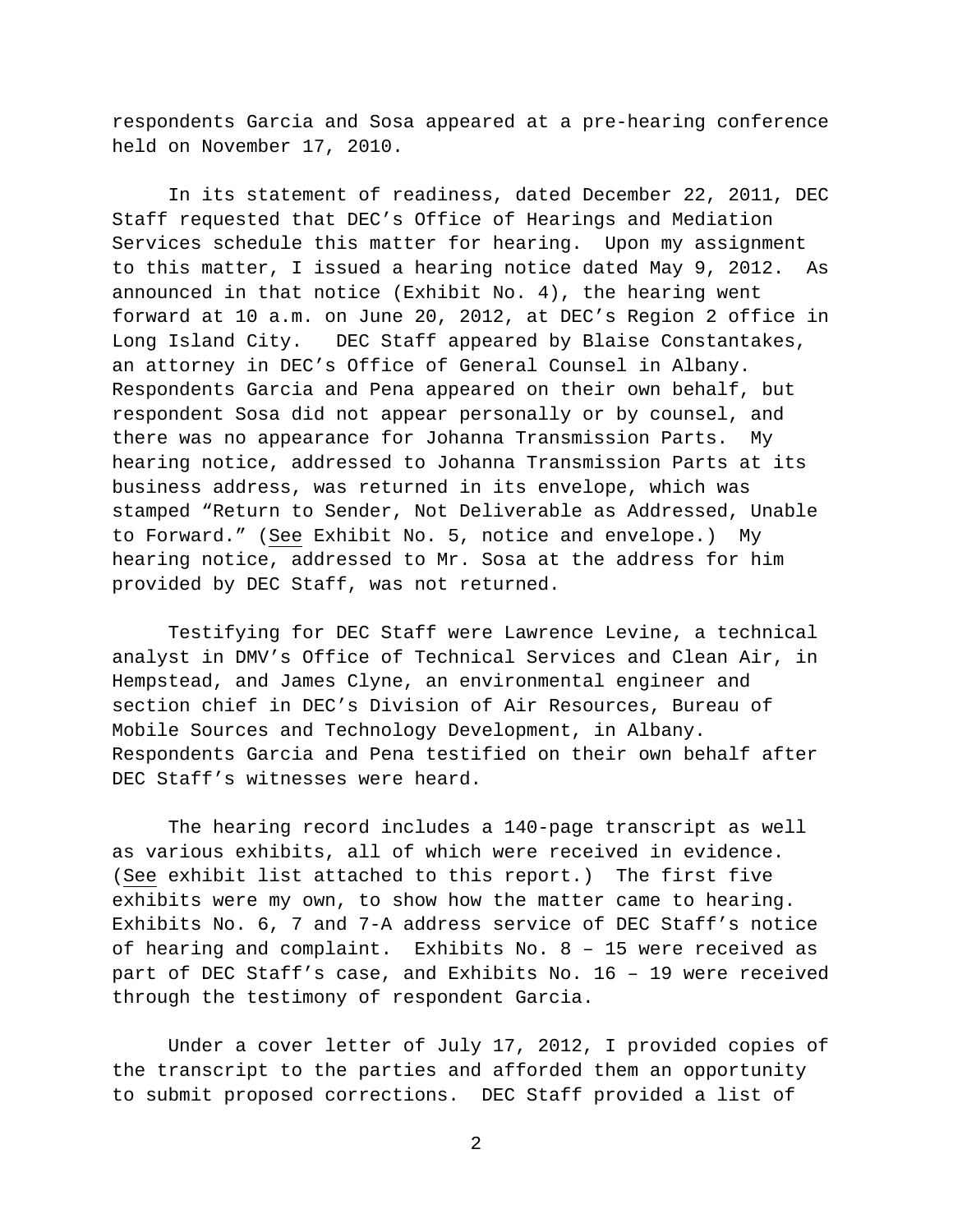proposed corrections on July 18, 2012. Because neither Mr. Garcia nor Mr. Pena objected to them, I have adopted DEC Staff's corrections as my own, and written them into the transcript.

#### **POSITIONS OF THE PARTIES**

### Position of DEC Staff

According to DEC Staff, the respondents completed 1,584 motor vehicle inspections using noncompliant equipment and procedures, and issued 1,578 certificates of inspection for these inspections, without testing the vehicles' onboard diagnostic ("OBD") systems, which are designed to monitor the performance of major engine components, including those responsible for controlling emissions. Staff explains that the OBD emissions portion of the vehicle inspection involves the electronic transfer of information from the vehicle to a computerized work station and, from there, to DMV via the Internet or a dedicated phone line. DEC Staff says that, for the inspections at issue here, the respondents did not check the vehicles' OBD systems, but instead simulated the inspections, based on a 15-field profile (or electronic signature) that Staff identified in the inspection data that was transmitted to DMV.

DEC Staff requested a civil penalty of \$792,000, for which all the respondents would be jointly and severally liable. The penalty was not apportioned between the two causes of action, but was calculated on the basis of \$500 per illegal inspection that was performed. DEC Staff considers its penalty formula "justified and reasonable" in light of the importance of the NYVIP program, the federal mandate for the program, and the environmental damage attributable to vehicles that are not regularly inspected.

#### Position of Respondent Jose Garcia

Jose Garcia asserts that he was the manager of Johanna Transmission Parts from 2004 until his written resignation effective August 6, 2009.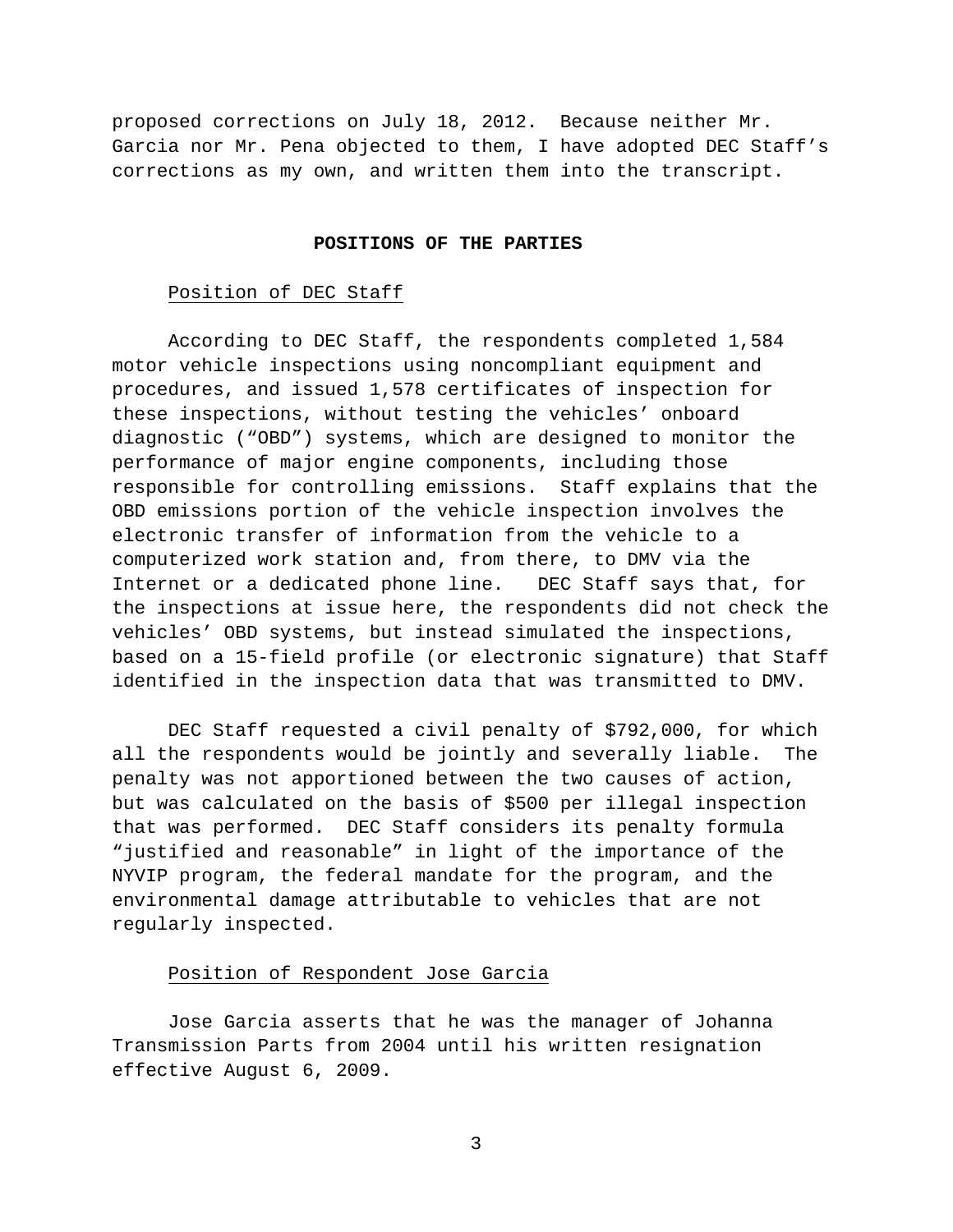According to Mr. Garcia, Johanna Transmission Parts was jointly owned by Julio Sosa and Braulio Payano until Mr. Sosa, the former station manager, bought Mr. Payano's interest and became the sole owner. Mr. Garcia says that, after Mr. Sosa became the sole owner, he promoted Mr. Garcia from mechanic to manager, first verbally in 2004, and later by paperwork that Mr. Garcia says Mr. Sosa had him sign in or about 2008. Mr. Garcia adds that, with his promotion to manager, he was allowed to perform more inspections than he had performed as a mechanic.

Mr. Garcia says that when he first received his inspector license, Mr. Sosa took the license to his upstairs office for about 10 minutes while Mr. Garcia waited below, then returned with the license to put Mr. Garcia's information in the computer database, which allowed Mr. Garcia to perform OBD inspections. After the information was entered, Mr. Garcia claims, Mr. Sosa returned the license to him. Mr. Garcia claims that, apart from this one time, he always kept his license in his wallet, using it only when he needed it to perform an inspection.

Mr. Garcia says that, while working at Johanna Transmission Parts, Mr. Sosa made him "do things that I shouldn't even do" related to vehicle inspections, but that he felt obligated to do them to keep his job. He claims that he had a dispute with Mr. Sosa about illegalities in the way inspections were performed, but that Mr. Sosa never listened to him. He adds that, at one point, DMV ordered a three-month suspension of both the inspection station license and the licenses of its inspectors.

Because of poor treatment by Mr. Sosa and Mr. Sosa's daughter, to whom Mr. Garcia was married, Mr. Garcia says he decided to resign from Johanna Transmission Parts and leave New York City. He says that he performed his last OBD inspection there on August 5, 2009, and mailed his written resignation to Mr. Sosa the same day. Mr. Garcia says that he told Mr. Sosa that he did not want to work for him anymore. Mr. Garcia says that he left New York City by airplane on August 6, 2009, bound for Orlando, Florida, and came back to New York City on November 16, 2009, at which point he could not find another job. During the time he was in Florida, Mr. Garcia says his license was with him, in his wallet.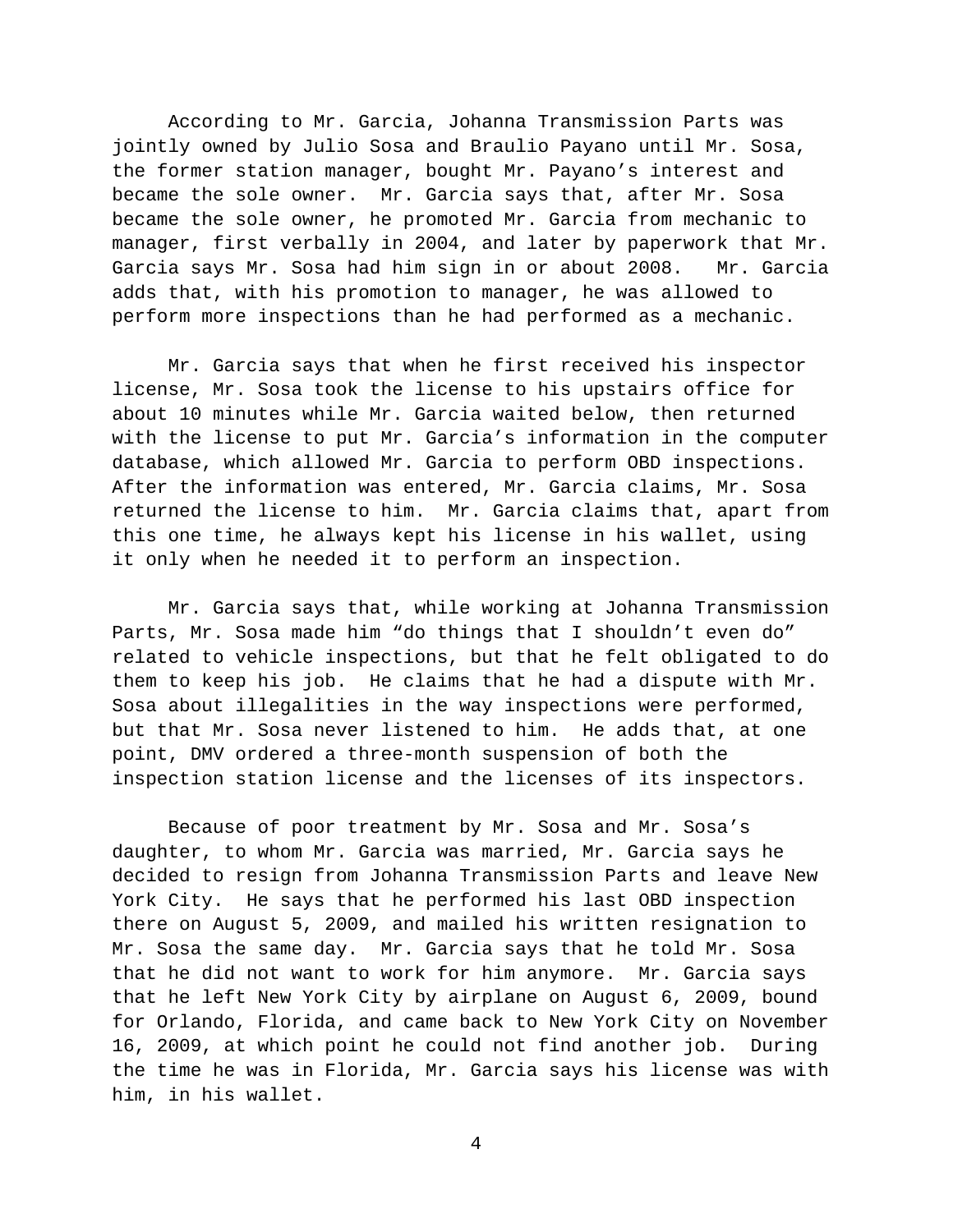Mr. Garcia says that, after he left Johanna Transmission Parts, he and the station were fined \$500 by DMV in relation to an inspection that had been performed on a Sunday, a day he had off. In the context of the DMV hearing in that matter, held in July 2010, Mr. Garcia says that he realized that his license had been used in his absence, something he had previously suspected but had no evidence to prove. Apart from inspections that occurred during the period he was not in New York City, Mr. Garcia claims there were "a lot" of other inspections that he did not perform, but were still credited to his license number. Even so, he says he never saw Mr. Sosa with a copy of his license, and has no proof that Mr. Sosa copied the license during the one time he gave it to him, when the license was first issued.

Mr. Garcia's sworn testimony appears at pages 86 to 124 of the hearing transcript (T: 86 – 124). In conjunction with his testimony, I received a copy of what he said was his resignation letter (Exhibit No. 17) and what he described as travel documentation for his flights to and from Orlando (Exhibit No. 18). The hearing record was held open for documentation related to the DMV hearing that resulted in Mr. Garcia's \$500 fine. That documentation was faxed by Mr. Garcia to Mr. Constantakes for DEC Staff, who then forwarded it to me. Because DEC Staff had no objection to the receipt of the documentation, it was received as Exhibit No. 19, as confirmed in my letter of July 17, 2012.

#### Position of Respondent Jonathan Pena

Jonathan Pena says that he began working at Johanna Transmission Parts in early August, 2009, at about the time he says Mr. Garcia left, and performed his first inspection there on August 7, 2009. He adds that he stopped working there on or about December 3, 2010, a week before he says DMV revoked the facility's inspection station license.

Mr. Pena says that he obtained his inspector license about two months before he started working at Johanna Transmission Parts. He says that he obtained it at the encouragement of his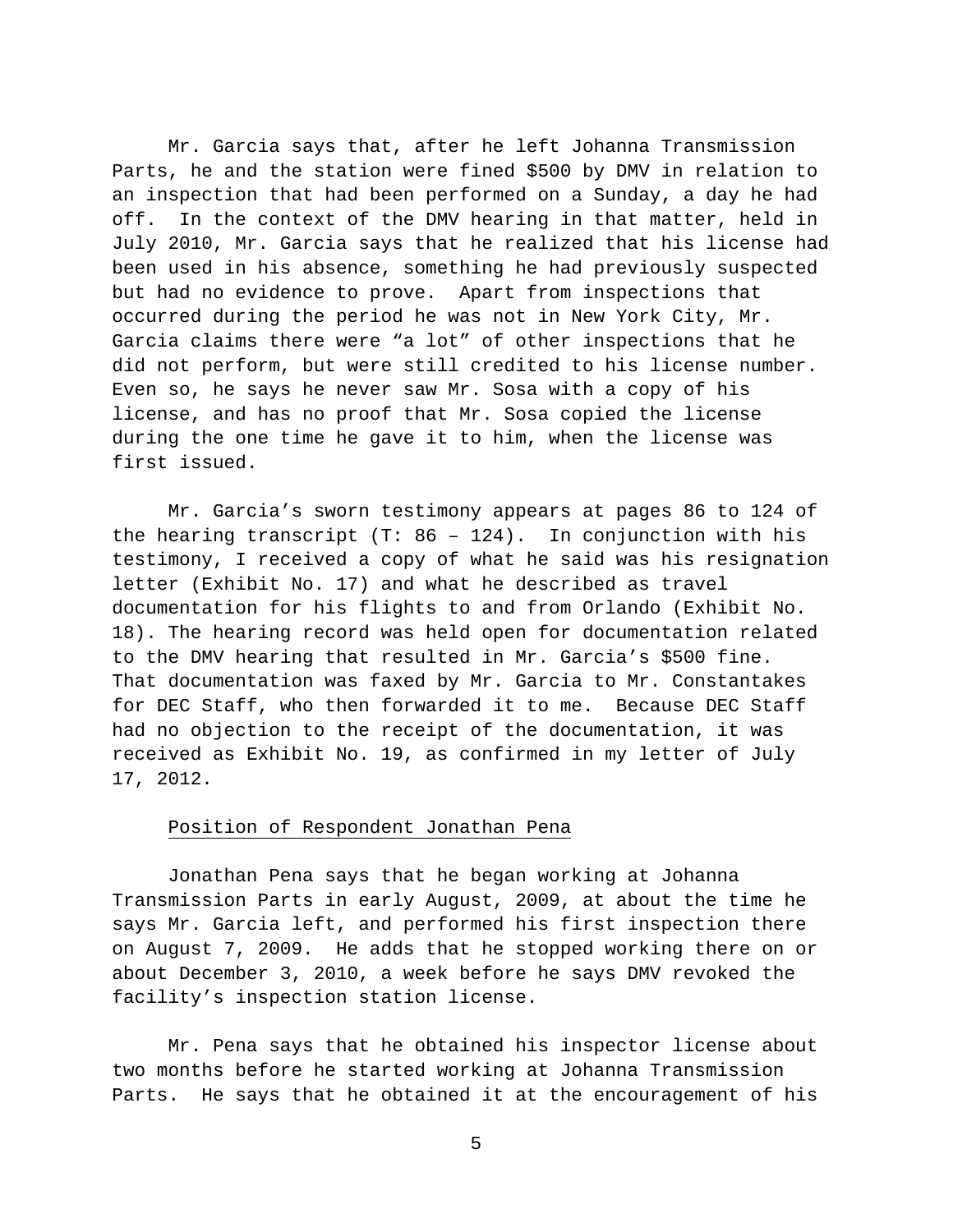uncle, in whose shop he was working. Mr. Pena says that, while waiting for his license, he got into an altercation with his uncle and stopped working for him, and then went to Johanna Transmission Parts after hearing that Julio Sosa, the facility operator, needed someone.

Mr. Pena says that he is not a mechanic, and that, when he started working at Johanna Transmission Parts, he did not really know how to do inspections properly, though he gave Mr. Sosa his license and Mr. Sosa entered it into the inspection equipment's computer. Mr. Pena says that, while working at Johanna Transmission Parts, his duties were primarily to translate for Mr. Sosa, who did not know much English, and to help him write receipts, since Mr. Sosa's handwriting was sloppy.

Mr. Pena says that because he did not really know how to perform inspections himself, he did not work at the shop much. He says that, while there, he kept his inspector license in his pocket most of the time. However, he admits that there were times he left it under the keyboard of the inspection equipment, or in the office, both when he was working at the shop and when he was not there.

Mr. Pena says that, after a few weeks working at Johanna Transmission Parts, he noticed that Mr. Sosa was performing inspections illegally, by "doing things with the cable" in a manner different than his uncle had. However, he adds that he did not speak up because he was getting paid and "didn't really want to hassle the boss like that because supposedly he knew what he was doing."

Mr. Pena claims that, at the time he "got in the shop," he saw Mr. Sosa with a copy of his license. Mr. Pena also claims there were times when he could see that Mr. Sosa had used Mr. Pena's license when Mr. Pena was not there, though he concedes he has no proof of this.

Mr. Pena says that DMV fined himself, Mr. Sosa, Mr. Garcia and Johanna Transmission Parts for allegedly performing illegal inspections. As a result, he adds, the station's inspection license was revoked in December 2010, at which point Mr. Sosa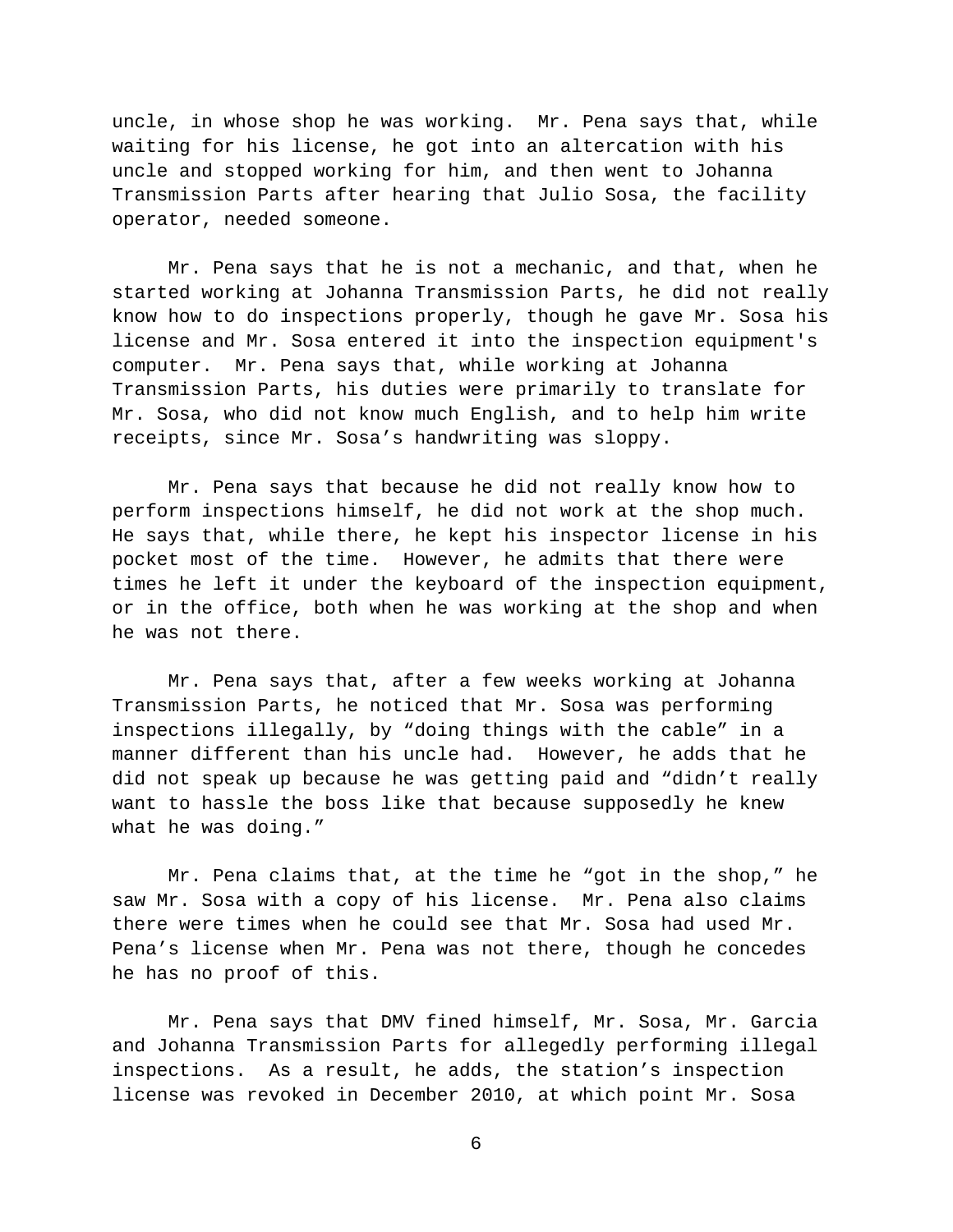sold the business. According to Mr. Pena, Mr. Sosa told him he would pay Mr. Pena's fine, but he never did.

Mr. Pena's sworn testimony appears at pages 124 to 133 of the hearing transcript (T: 124 – 133).

#### **FINDINGS OF FACT**

1. By application to DMV (Exhibit No. 8), Johanna Transmission Parts, Inc. requested a license to operate as a repair shop and public inspection station at 185 East 109<sup>th</sup> Street, Manhattan. According to the application, Braulio Payano was the president and secretary of Johanna Transmission Parts, and Julio J. Sosa was the vice president and treasurer, with both men having 50 percent ownership interests in the corporation.

2. DMV approved the application of Johanna Transmission Parts and assigned it a facility number of 7099214. (Levine, T: 38.)

3. Jonathan Pena submitted an application to DMV for certification as a motor vehicle inspector. DMV approved the application (Exhibit No. 9) and assigned Mr. Pena a certificate number of 7YS4. (Levine, T: 46.) (Mr. Pena's first name is recorded as "Jonathon" in the notice of hearing and complaint, but this hearing report identifies him as "Jonathan" Pena, consistent with the spelling in his DMV application.)

4. Jose L. Garcia submitted an application to DMV for certification as a motor vehicle inspector. DMV approved the application (Exhibit No. 10) and assigned Mr. Garcia a certificate number of 3SZ7. (Levine, T: 46.)

5. Julio J. Sosa submitted an application to DMV for certification as a motor vehicle inspector. DMV approved the application (Exhibit No. 11) and assigned Mr. Sosa a certificate number of FW88. (Levine, T: 46 – 47.)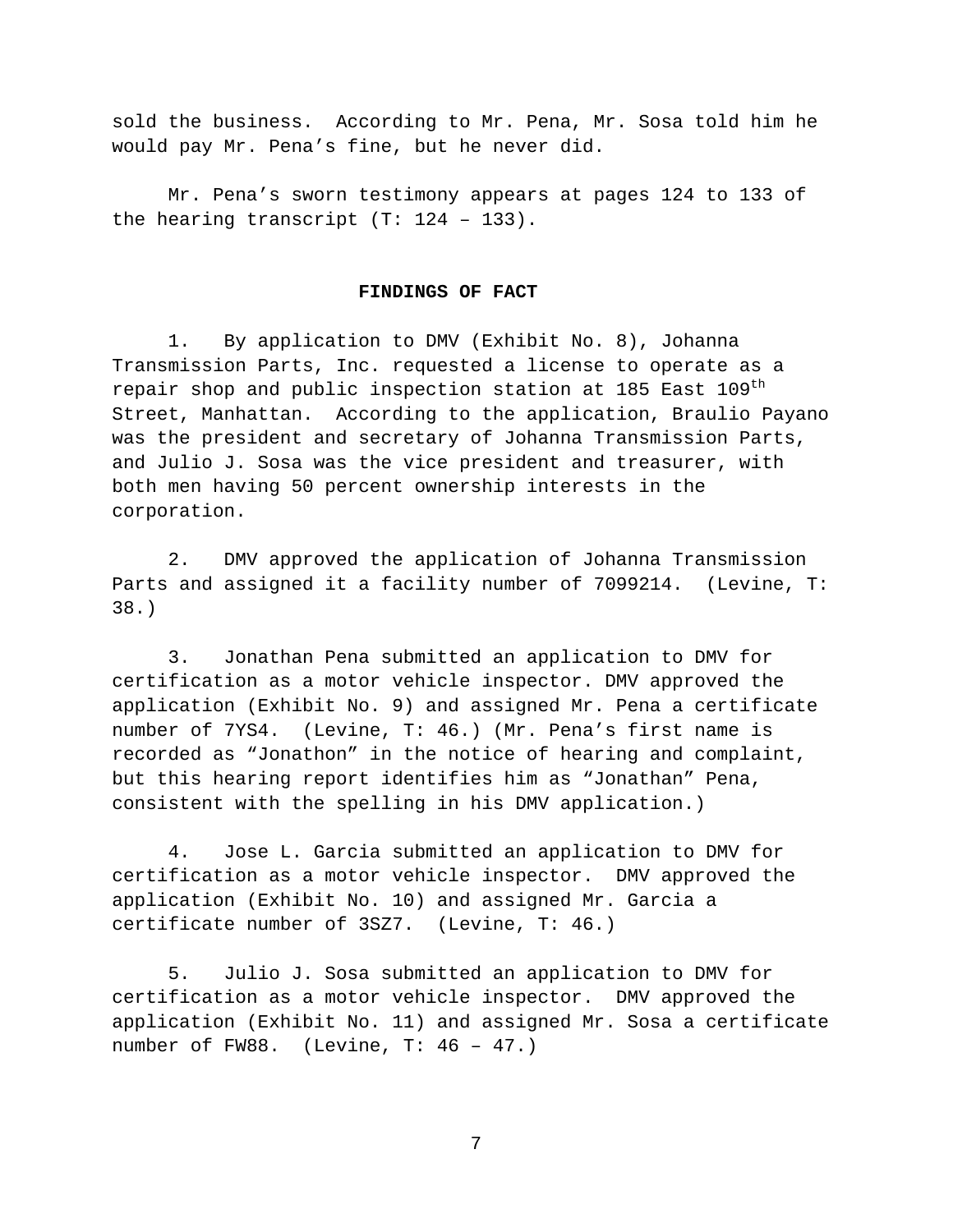6. Required by the federal government under the Clean Air Act amendments of 1990 and 40 CFR Part 51, the New York Vehicle Inspection Program ("NYVIP") is a statewide mandatory vehicle emissions inspection program addressed principally to the control of ozone pollution. (Clyne, T: 48 – 52.)

7. Ozone, commonly called smog, is a pervasive pollutant that is highly corrosive, causing damage to human airways and affecting nasal, throat, and lung function. It also poses an environmental threat in terms of crop damage and damage to manmade infrastructure such as buildings and bridges. (Clyne, T:  $53 - 54.$ 

8. The Clean Air Act Amendments of 1990 required vehicle inspection and maintenance ("I&M") programs in those areas of the country that did not comply with federal ozone standards. At that time, the nine-county New York City metropolitan area was in severe non-attainment with regard to ozone, and other parts of the state also did not meet the applicable ozone standard. Therefore, DEC and DMV proposed an I&M program in a State Implementation Plan ("SIP") which was reviewed and approved by the US Environmental Protection Agency ("EPA"). That program currently consists of NYVIP, which applies to light-duty vehicles in New York State. (Clyne, T: 49 – 53.)

9. Motor vehicles emit hydrocarbons as well as oxides of nitrogen, which contribute significantly to the formation of smog, especially on hot, sunny days. Over time, vehicles' emission systems degrade, and the mandatory inspections under NYVIP are intended to determine whether particular vehicles need repairs.  $(Clyne, T: 54 - 55.)$ 

10. NYVIP inspections are performed at facilities licensed by DMV. To become licensed as an inspection facility, one submits an application to DMV. That application includes information about the facility's ownership and location. If the application is complete, DMV sends an inspector to the facility to ensure the accuracy of information supplied by the applicant. The inspector also checks for compliance with requirements addressing adequate space to conduct inspections, proper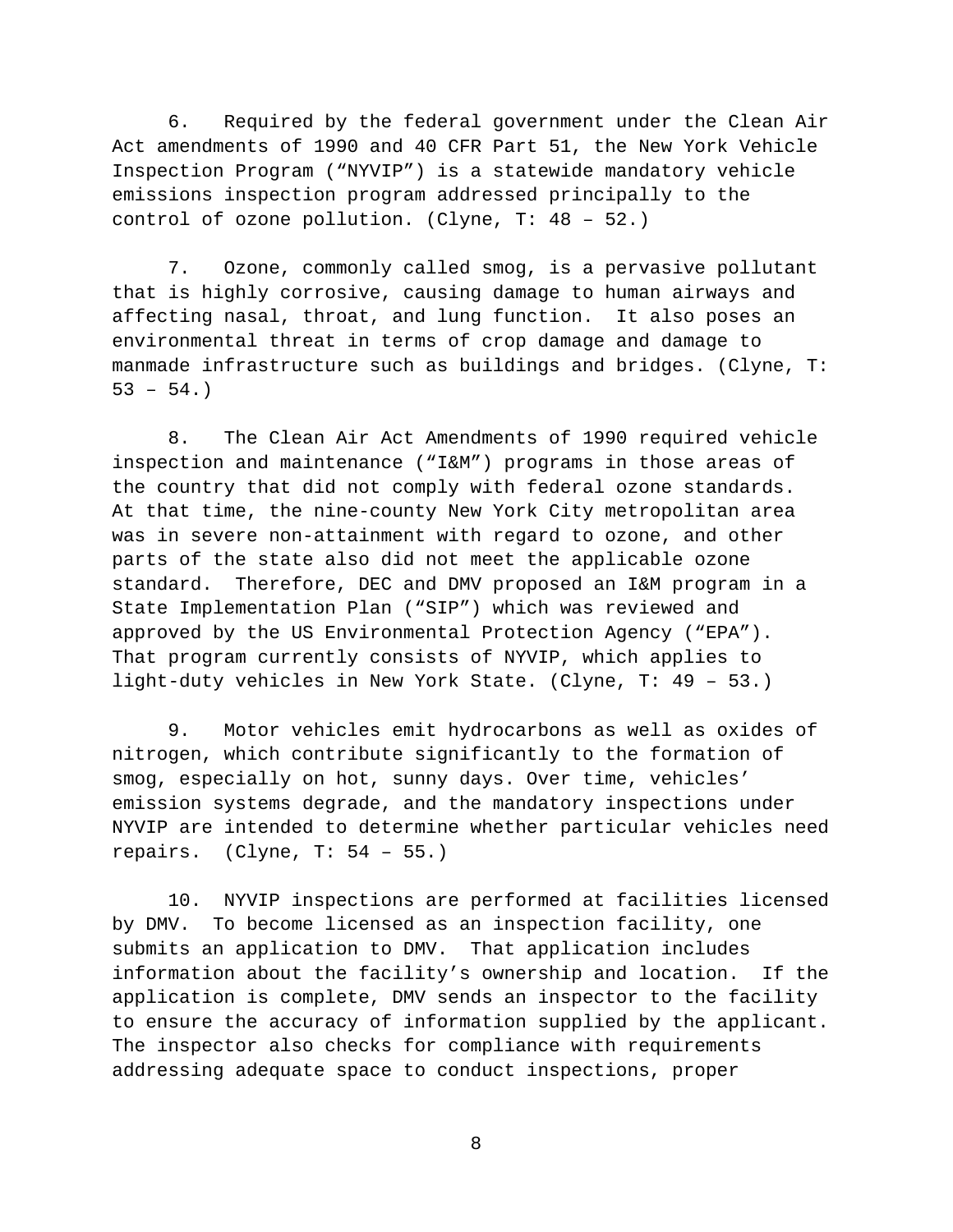signage, and possession of the required inspection equipment and tools. (Levine, T: 22 – 23.)

11. If the application is approved, an order is taken for inspection certifications (also known as inspection "stickers") and a wall-mounted license is issued to the facility. Inspections may begin after the bar code on the inspection station license, and the bar codes of the facility's inspectors, are scanned into the NYVIP inspection equipment. (Levine, T: 23 - 24; Clyne, T: 57.)

12. The NYVIP inspection equipment is purchased from and supplied by a single vendor, SGS Testcom, which also provides a manual with information about the equipment's use. (Levine, T:  $25 - 26.$ 

13. The inspection equipment went through extensive testing before it was approved for use, and both DEC and DMV independently review software updates which occur approximately every year. (Clyne, T: 63 – 64.)

14. Applicants seeking certification as a motor vehicle inspector must attend a clinic conducted by DMV. (Levine, T: 27.)

15. The clinic includes instruction about the inspector's obligations, including the necessity of safeguarding the barcoded card which serves as a license, and allows for use of the NYVIP inspection equipment. Applicants are advised not to duplicate their cards, share them with other inspectors, or allow other people to use them. (Levine, T: 28.)

16. Applicants are also told how to perform vehicle safety checks and emissions inspections, including OBD testing. (T: 28 – 29.)

17. Applicants must pass two multiple choice tests before they are able to perform actual inspections. The first test is administered at the clinic, and the second on the inspection station's NYVIP equipment. (Levine, T: 29 – 31; Clyne: 57.)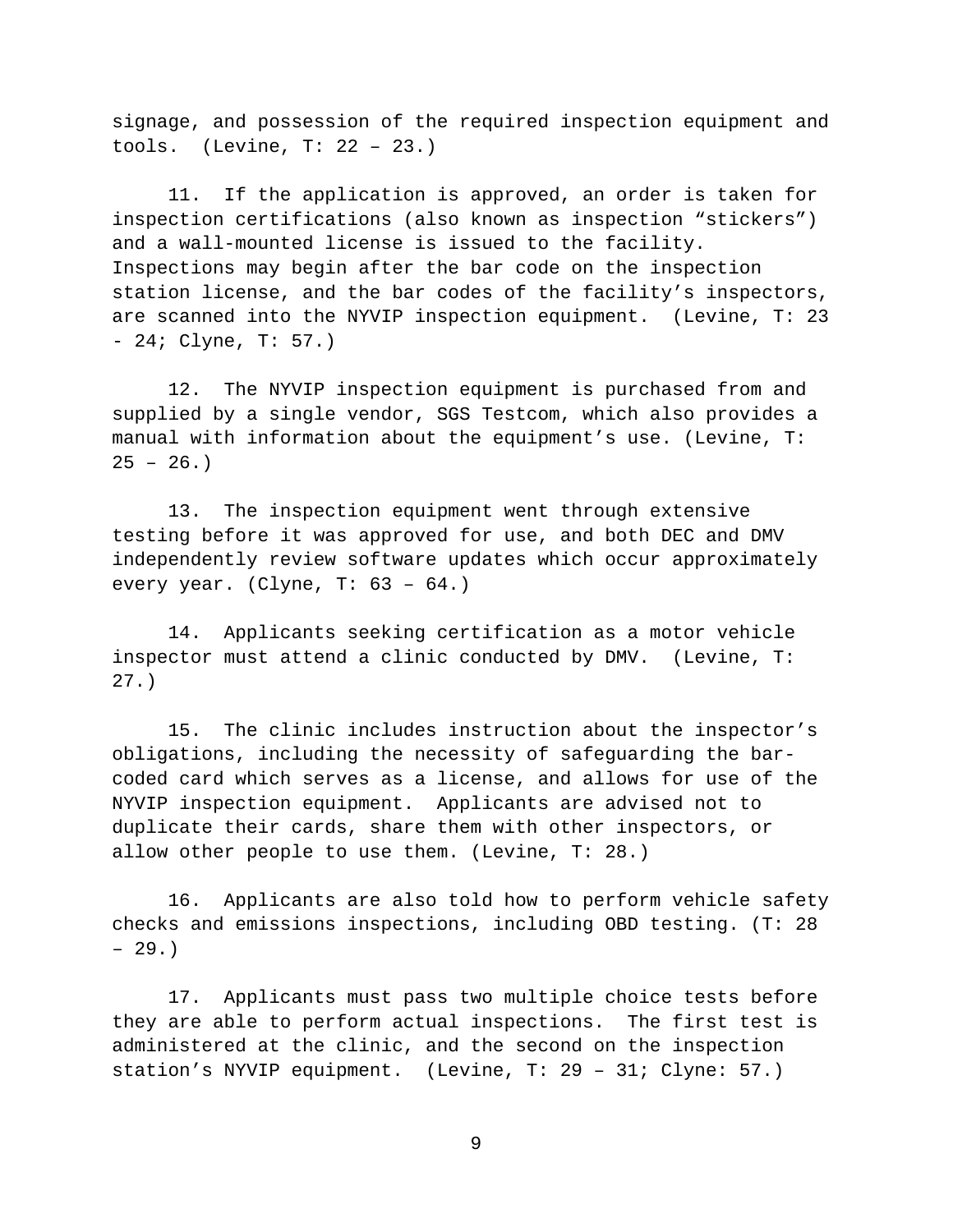18. Second-generation OBD (also known as OBD II) is an emissions inspection required by EPA for certain model-year 1996 and newer vehicles. (Levine, T: 32; Clyne, T: 55 – 56, 58.)

19. For such vehicles, the inspection begins with the inspector scanning his or her certificate into the NYVIP equipment, and then obtaining information about the vehicle's year, make and model. (Levine, T: 33.)

20. After that, as part of the vehicle's safety inspection, the inspector makes pass/fail entries for various pieces of equipment. (Levine, T: 33.)

21. The inspector then makes a visual check for the presence of required emission control devices, making pass/fail entries for them as well. (Levine, T: 33.)

22. The inspector next checks the malfunction indicator light (or "MIL", also known as the check engine light), which is located on the vehicle dashboard. The light should illuminate when the key is turned on but the engine is not running, and should extinguish when the vehicle is started and the engine is running. (Levine, T: 34.)

23. After checking the MIL, the inspector is prompted by the test equipment to make a connection between the NYVIP tool link and the diagnostic link connector which is located beneath the vehicle's dashboard. Once this connection is made, the NYVIP equipment prompts the vehicle's computer, or power control module ("PCM"), to send its information to the NYVIP equipment as part of the OBD II inspection. (Levine, T: 34 – 35.)

24. The transmitted information is then analyzed by the software in the NYVIP equipment and evaluated on three criteria. The first is whether the MIL is being commanded "on" by the vehicle's PCM, since, if it is, that would result in a failure of the inspection. The second is whether there are diagnostic trouble codes stored in the vehicle's computer, as these would indicate an emissions system malfunction. The third is whether there are a sufficient number of non-continuous emission readiness monitors set to "ready". (The number of monitors that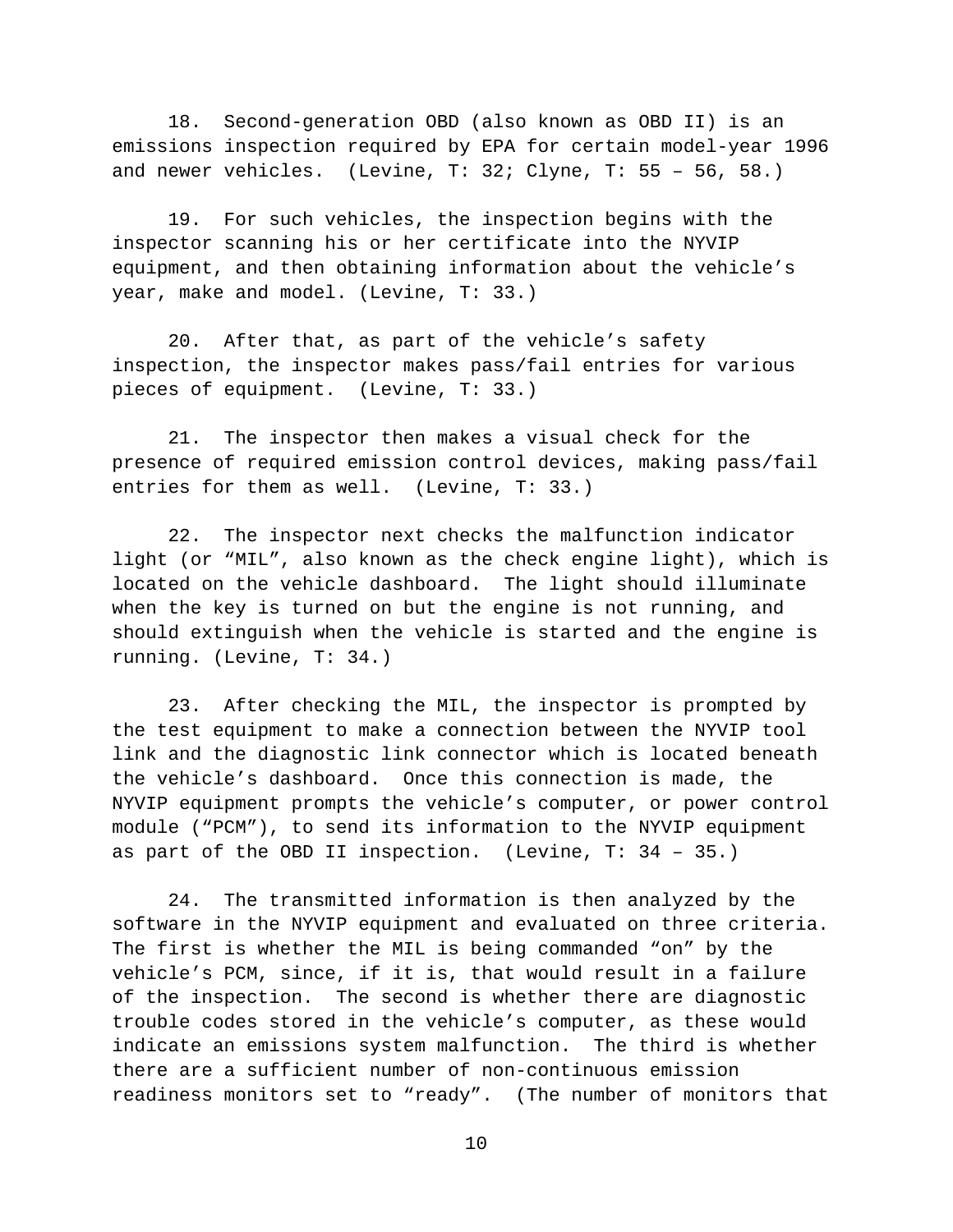are permitted to be "not ready" varies depending on the vehicle's model and year.) (Levine, T: 35 – 36; Clyne, T: 61.)

25. If the vehicle passes the NYVIP inspection, the test equipment prompts the inspector to scan the bar code on the next sticker available for issuance. The equipment also generates a vehicle inspection receipt containing the information about the passing inspection. (Levine, T: 36; Clyne: T: 61 – 62.)

26. If the vehicle fails the inspection, the test equipment generates a vehicle inspection receipt which serves as a rejection notice. The receipt specifies what caused the vehicle to fail the inspection, and whether the failure relates to a safety equipment item, an emissions control device item, or any of three criteria related to the OBD II data communication. (Levine, T: 36.)

27. Upon completion of the NYVIP inspection and issuance of the inspection sticker, the inspection results are communicated to DMV in a matter of seconds, with Testcom as data intermediary. The results are transmitted from the station's NYVIP equipment via phone line or broad band connection. (Levine, T: 37; Clyne, T: 62.)

28. Between March 26, 2009, and February 16, 2010, 1,584 annual motor vehicle inspections were performed at Johanna Transmission Parts using a device to substitute for and simulate the motor vehicle of record. (Clyne, T: 78.)

29. Of these 1,584 inspections, Mr. Garcia performed 693, Mr. Sosa performed 639, and Mr. Pena performed 252. (Clyne, T: 80.)

#### **DISCUSSION**

This matter involves charges that Johanna Transmission Parts and its three inspectors did not check the OBD II systems as part of 1,584 motor vehicle inspections conducted during the period between March 26, 2009, and February 16, 2010. In essence, DEC Staff alleges that the OBD II inspections for these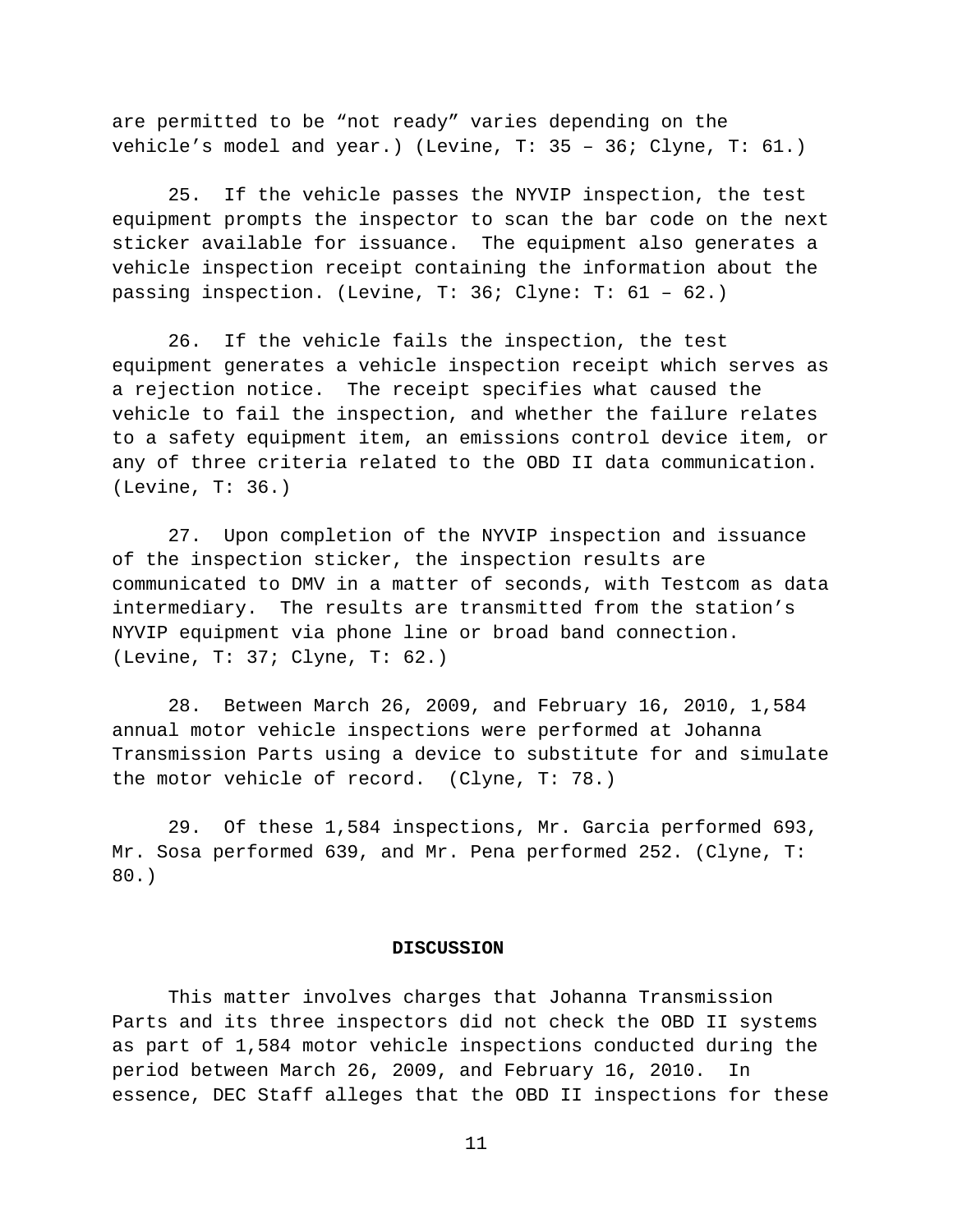vehicles were simulated by use of non-compliant equipment and procedures, and that 1,578 emissions certificates resulting from these inspections were improperly issued.

On behalf of DEC Staff, Mr. Clyne explained that OBD testing is the cornerstone of NYVIP, a statewide vehicle emissions inspection program required by the federal Clean Air Act amendments of 1990 as well by state and federal regulation. (T: 49.) As Mr. Clyne testified, the 1990 Clean Air Act amendments require motor vehicle inspection programs in areas of the country that do not comply with federal ozone and carbon monoxide standards as established by EPA. In 1990, the ninecounty New York City metropolitan area was in "severe nonattainment" with regard to the ozone standard, and some upstate areas were also non-compliant. (Clyne, T: 50 – 51.)

OBD II inspections occur at stations, like Johanna Transmission Parts, that are licensed by DMV. Each station purchases the test equipment, a NYVIP work station, from Testcom, the state's NYVIP contractor. The station operator scans the station's license into the NYVIP work station, so that the inspection station's identification number, shown on the license, appears in the data for each inspection. Work stations were subject to testing by DMV and DEC, independent of Testcom, before the NYVIP program was rolled out, and are subject to periodic reviews when software is updated. (Clyne, T: 56.)

According to Mr. Clyne, OBD testing provides a greater benefit than annual tailpipe testing. That is because OBD testing allows the vehicle to check itself each time it is in operation, and, by means of the MIL, to notify the motorist whenever a potential problem exists, so it can be corrected promptly by a qualified repair technician. (Clyne, T: 60.)

## Locating the Simulator Signature

According to Mr. Clyne, in or about September 2008, DMV informed DEC that it believed a simulator was being used at inspection stations in the downstate, nine-county New York City metropolitan area. (T: 64.) A simulator, Mr. Clyne explained, is a device that can be used to mimic a vehicle; in fact, DEC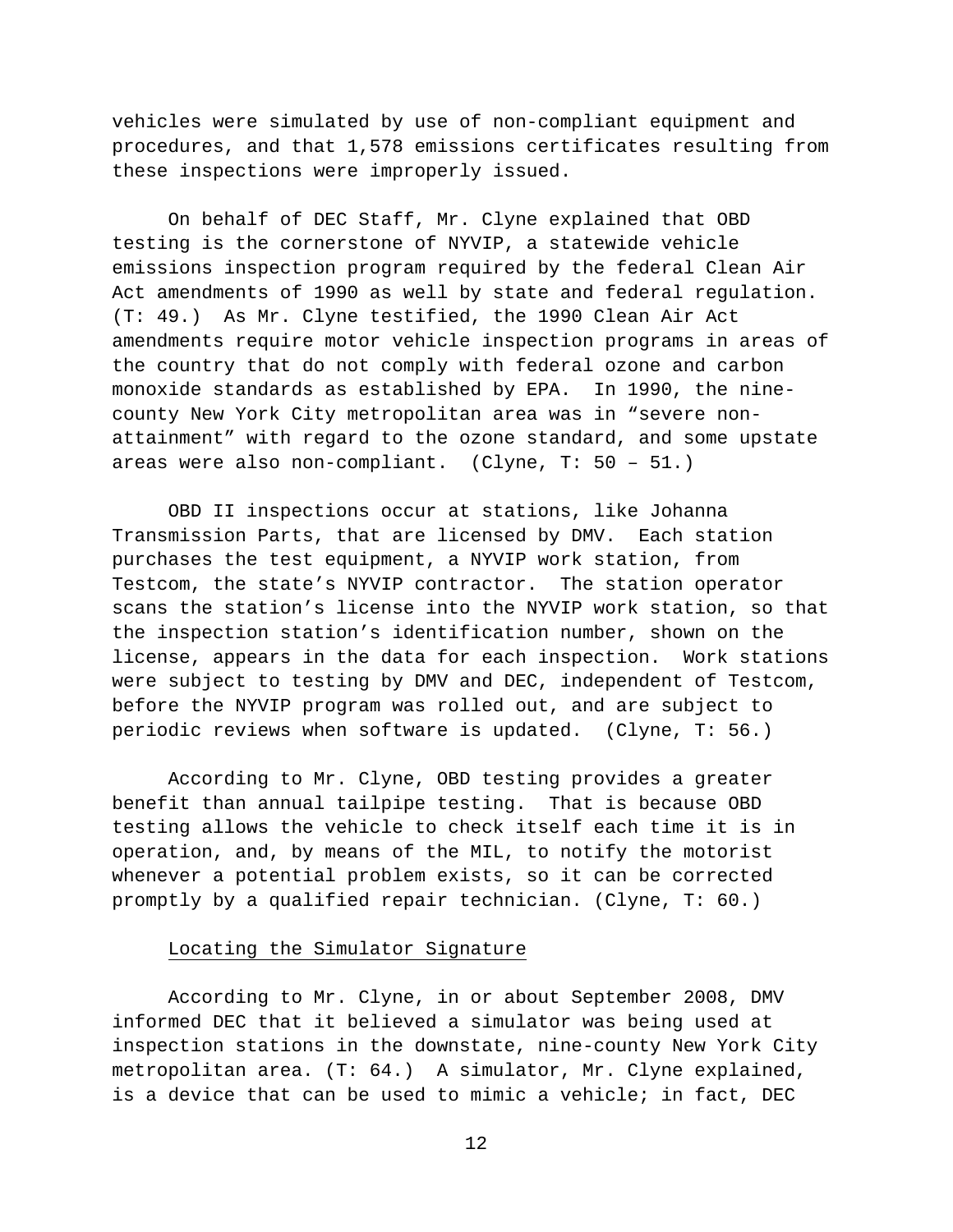and DMV both use simulators for the testing of software. (T: 64 – 65.)

Mr. Clyne said that DMV's belief was based on highly repetitive, unrealistic readings of revolutions per minute ("RPM") that were being recorded for vehicle engines. During an OBD II inspection, the NYVIP work station makes an electronic request to the vehicle to report RPM during the "key on and engine running" check of the vehicle's malfunction indicator light (in other words, when the engine is operating but the vehicle is parked). According to Mr. Clyne, a typical range of RPM readings at that point in the inspection would be from 200 to 300 on the low side, to 1,100 to 1,200 on the very high side. However, DMV field employees were noting RPM readings of 6,138, which recurred from inspection to inspection. (Clyne, T: 65.)

With the RPM information, DEC Staff performed a query of its database for the New York metropolitan area and found that these repetitive, unrealistic readings occurred at approximately five inspection stations. Suspicious that the readings were attributable to a simulator, DEC and DMV sought the assistance of the New York State Attorney General's office, which undertook an undercover operation from February 2009 until the early summer of that year. (Clyne, T: 65 – 66.) From that investigation, DEC found that RPM readings alone were not sufficient to pinpoint simulator use, but that a particular simulator could be identified on the basis of entries in 15 specific data fields generated during the inspection process. Eventually, a simulator was obtained from one of the five inspection stations that were initially identified, and that simulator generated an electronic profile (or signature) that matched one shown in the inspection data of 44 stations, including Johanna Transmission Parts. (Clyne, T: 67 – 69.)

According to Mr. Clyne, the simulator profile appeared in the statewide NYVIP inspection data during the period between March 2008 and July 2010. He said that his staff looked at the data for the approximately 18.5 million inspections conducted throughout New York State at more than 11,000 stations between September 1, 2004, and February 29, 2008, and found no matches to the 15-field profile, which indicated to DEC that no actual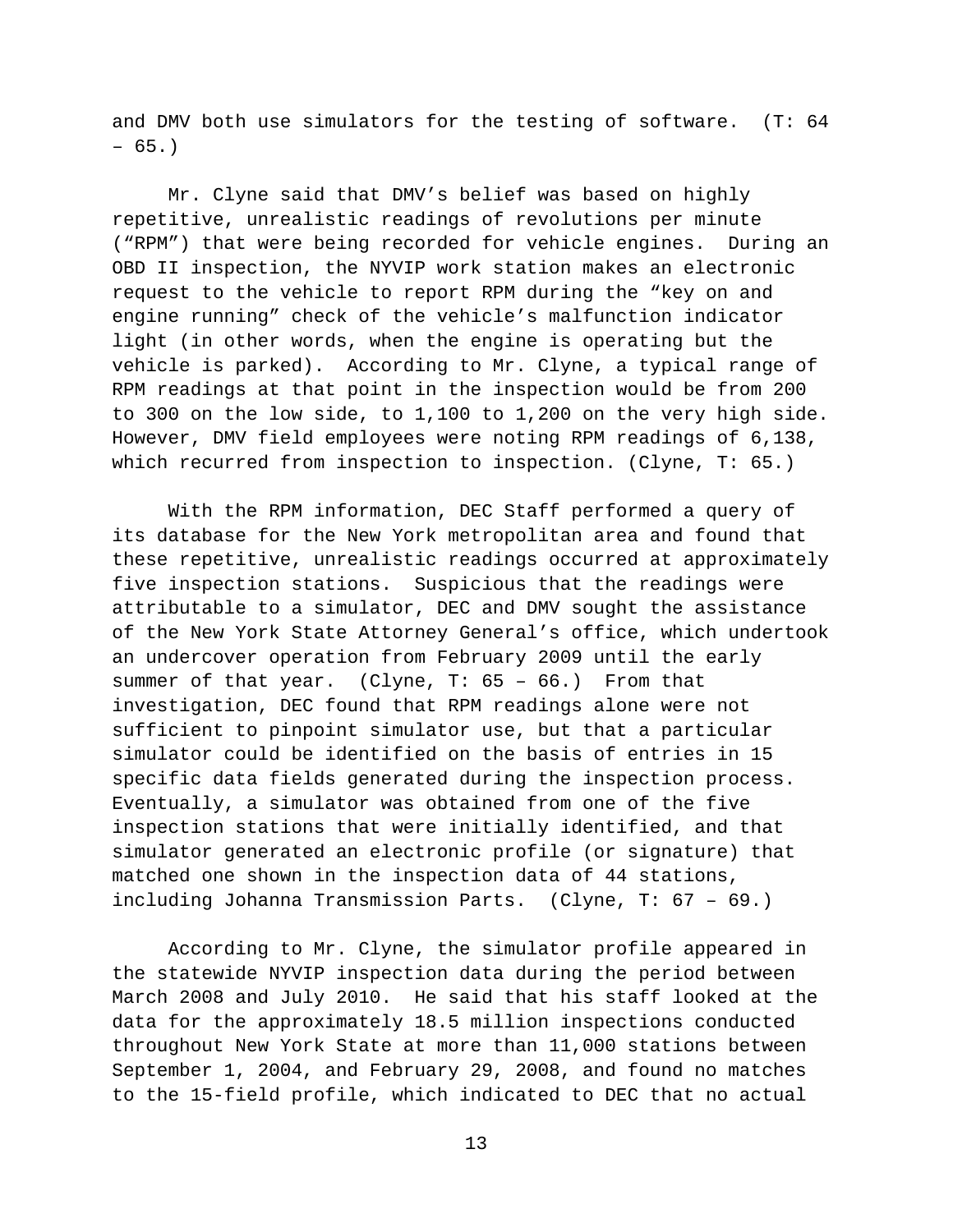vehicle would generate the simulator profile. Similarly, for the period since July 2010, there have been no matches to the profile. Mr. Clyne testified that if a real vehicle generated the simulator profile, the profile would be seen year after year when that vehicle was inspected, and there would be many vehicles with the same profile. (T: 68 – 69.)

As part of its case, DEC Staff retrieved from DMV certified abstracts of Johanna Transmission Parts' inspection data for the period between May 27, 2005, and March 16, 2010. (The abstracts were received as Exhibits No. 12-A and 13-A, and their associated certifications, by DMV records access officer Brad Hanscom, were received as Exhibits No. 12 and 13.)

As Mr. Clyne explained, these abstracts contain columns of data related to the motor vehicle, the inspection station and the inspector, and the OBD II inspections themselves, including the time and date that each one was performed.  $(T: 70 - 72.)$ Mr. Clyne delineated the simulator profile on the basis of the following 15 column headings, and the data entries (shown here in quotation marks) beneath them:

| PCM<br>ID1              | "10"                                       |
|-------------------------|--------------------------------------------|
| PCM ID2                 | " 0 "                                      |
| CNT 1<br>PID            | "11"                                       |
| PIC CNT 2               | " 0 "<br>should read as PID CNT 2) (T: 76) |
| RR COMP COMPONENTS      | "R"                                        |
| RR MISFIRE              | "R"                                        |
| RR FUEL CONTROL         | "R"                                        |
| RR CATALYST             | "R"                                        |
| RR 02 SENSOR            | $"R"$                                      |
| RR EGR                  | "R"                                        |
| EMISS<br>RR EVAP        | $"R"$                                      |
| HEATED CATA<br>RR.      | "U"                                        |
| SENSOR HEAT<br>02<br>RR | $"R"$                                      |
| SEC AIR INJ<br>RR.      | $"$ UT $"$                                 |
| RR AC                   | "U"                                        |

(Clyne, T: 76 – 78.)

The inspections exhibiting these entries under the 15 column headings are highlighted in orange on Exhibits No. 14 and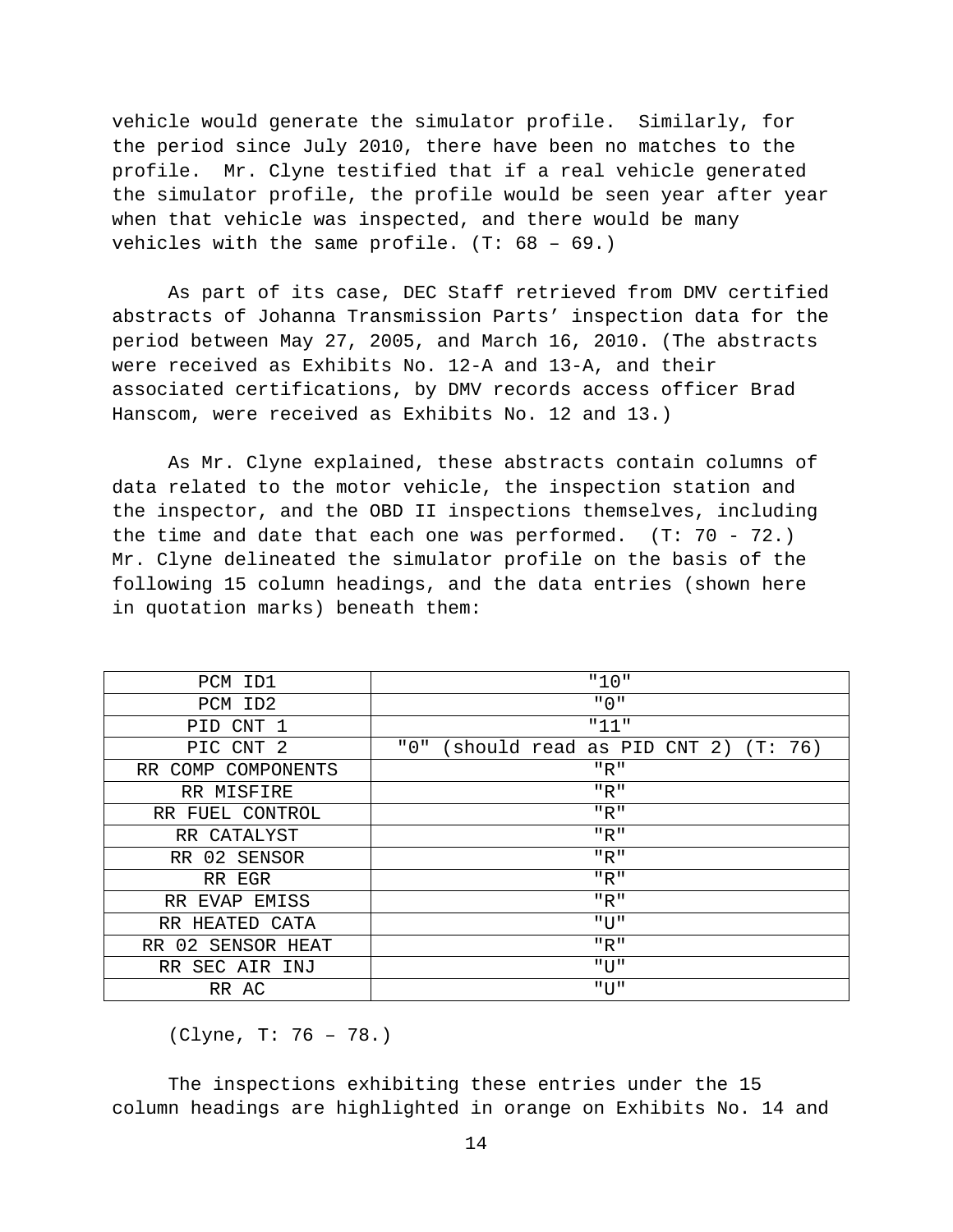15, which are otherwise the same as Exhibits No. 12-A and 13-A, respectively. For each highlighted inspection, Mr. Clyne testified that the OBD system of the vehicle was not checked, and that the NYVIP work station was plugged into a simulator instead. (Clyne, T: 80 – 81.)

Mr. Clyne was able to match the simulated inspections to Johanna Transmission Parts and its inspectors through the numbers assigned by DMV to the inspection station license and to the inspectors' certificates. Johanna Transmission Parts' facility number - - 7099214 - - appears in relation to each inspection under the heading "DMV FACILITY NUM" on the data abstracts. (Clyne, T: 78.) Also, the certified inspector numbers assigned to Mr. Garcia, Mr. Sosa and Mr. Pena appear under the heading "CI NUM" for those inspections highlighted in orange, allowing one to apportion the violations among them. (Clyne, T: 80.)

Mr. Clyne provided the example of a 2005 Honda Accord that was subject to two inspections at Johanna Transmission Parts, the first proper and the second simulated. (Clyne, T: 81 – 82.) For the first inspection, at "1511" (3:11 p.m.) on May 10, 2007, the reported vehicle identification number for the power train control module (or "PCM VIN," as it appears on the data abstract) matches the reported DMV vehicle identification number ("DMV VIN"), and the inspection data is representative of the vehicle as described. (The first inspection is reported on page 39 of Exhibit No. 14.)

For the second inspection, at "1344" (1:44 p.m.) on June 11, 2009, the reported "DMV VIN" is the same, and the vehicle is again described as a 2005 Honda Accord; however, no "PCM VIN" is reported, and the inspection data shows the 15 data fields constituting the simulator signature, rather than the electronic profile one would expect had a legitimate inspection been performed. (The second inspection is reported on page 95 of Exhibit No. 14.)

Consistent with DEC Staff's charges, Mr. Clyne testified that 1,584 simulated inspections were performed by the respondents, and that 1,578 emissions stickers were issued as a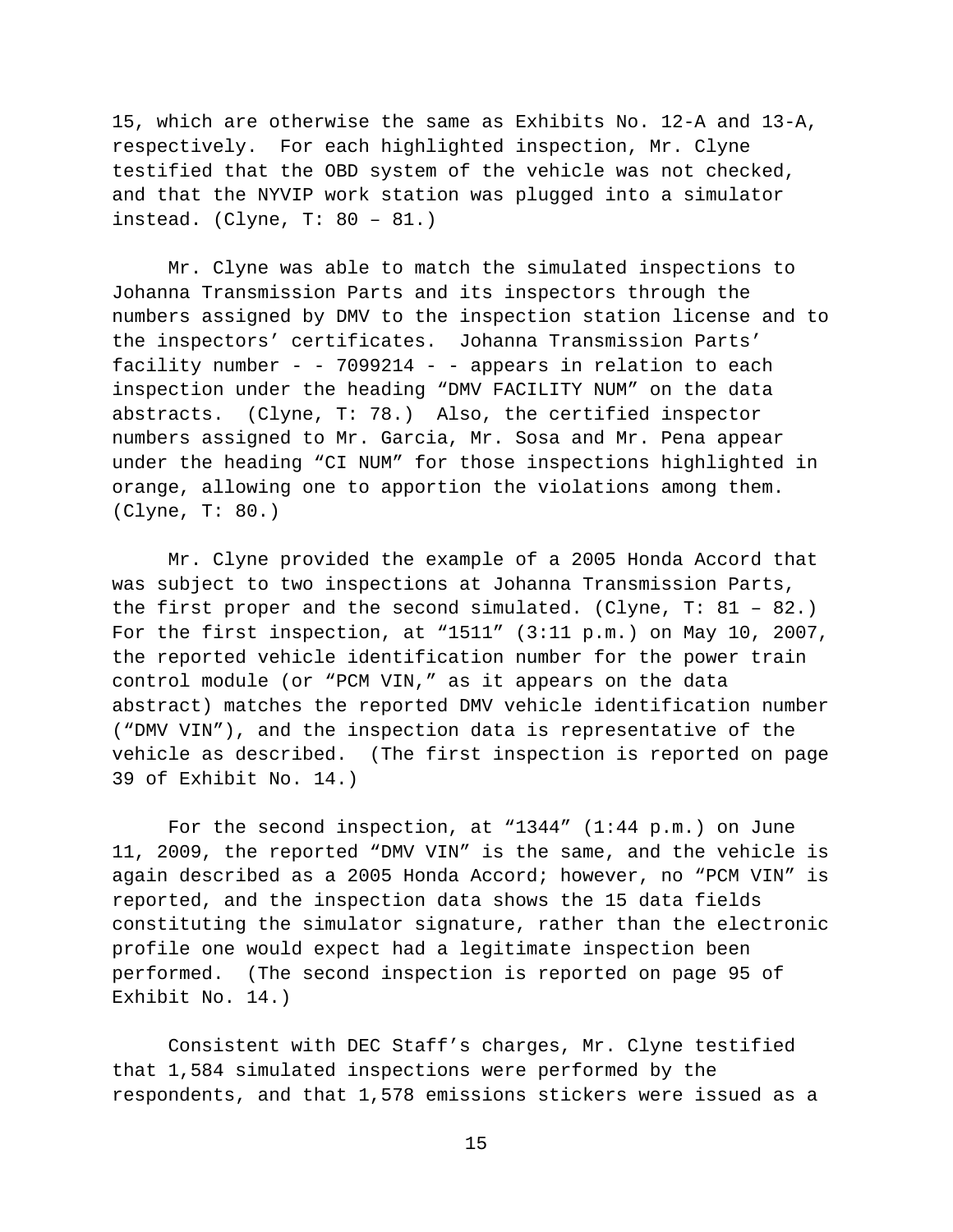result of these simulated inspections. (Clyne, T: 78.) He also testified that 693 of these inspections were performed by Mr. Garcia, 639 performed by Mr. Sosa, and 252 were performed by Mr. Pena. (Clyne, T: 80.)

Remarkably, Mr. Garcia and Mr. Pena, the only respondents attending the hearing, did nothing to impeach Mr. Clyne's testimony about the identification and significance of the simulator profile. Once Mr. Clyne's direct testimony was completed, neither respondent had any questions for him. (T: 83.) Also, they had no questions for Mr. Levine, who explained the inspector training process. (T: 83.)

There is no question that the inspections documented in Exhibits No. 12-A and 13-A (and again in Exhibits No. 14 and 15) were performed at Johanna Transmission Parts, because these exhibits were developed by sorting the state's inspection database for that station's DMV-assigned facility number (7099214), which appears for each entry in the fourth column from the left. Furthermore, that the inspections were performed by Mr. Garcia, Mr. Sosa and Mr. Pena is confirmed by the appearance of their inspector numbers in the seventh column from the left.

#### Respondents' Claims

Mr. Sosa did not appear at the hearing, and there is no evidence that he did not perform the 639 non-compliant inspections that are attributed to him in the data abstracts. On the other hand, Mr. Garcia and Mr. Pena did appear, and both suggested that Mr. Sosa also performed some of the inspections attributed to them. This, they surmised, could have been done by his use of their inspector cards (in the case of Mr. Pena) or copies of those cards that Mr. Sosa, who they called their employer, would have made when they presented those cards to him.

I find no credible evidence that Mr. Sosa did, in fact, perform any of the simulated inspections attributed to Mr. Garcia and Mr. Pena in the data abstracts. First, neither Mr. Garcia nor Mr. Pena said they directly observed Mr. Sosa using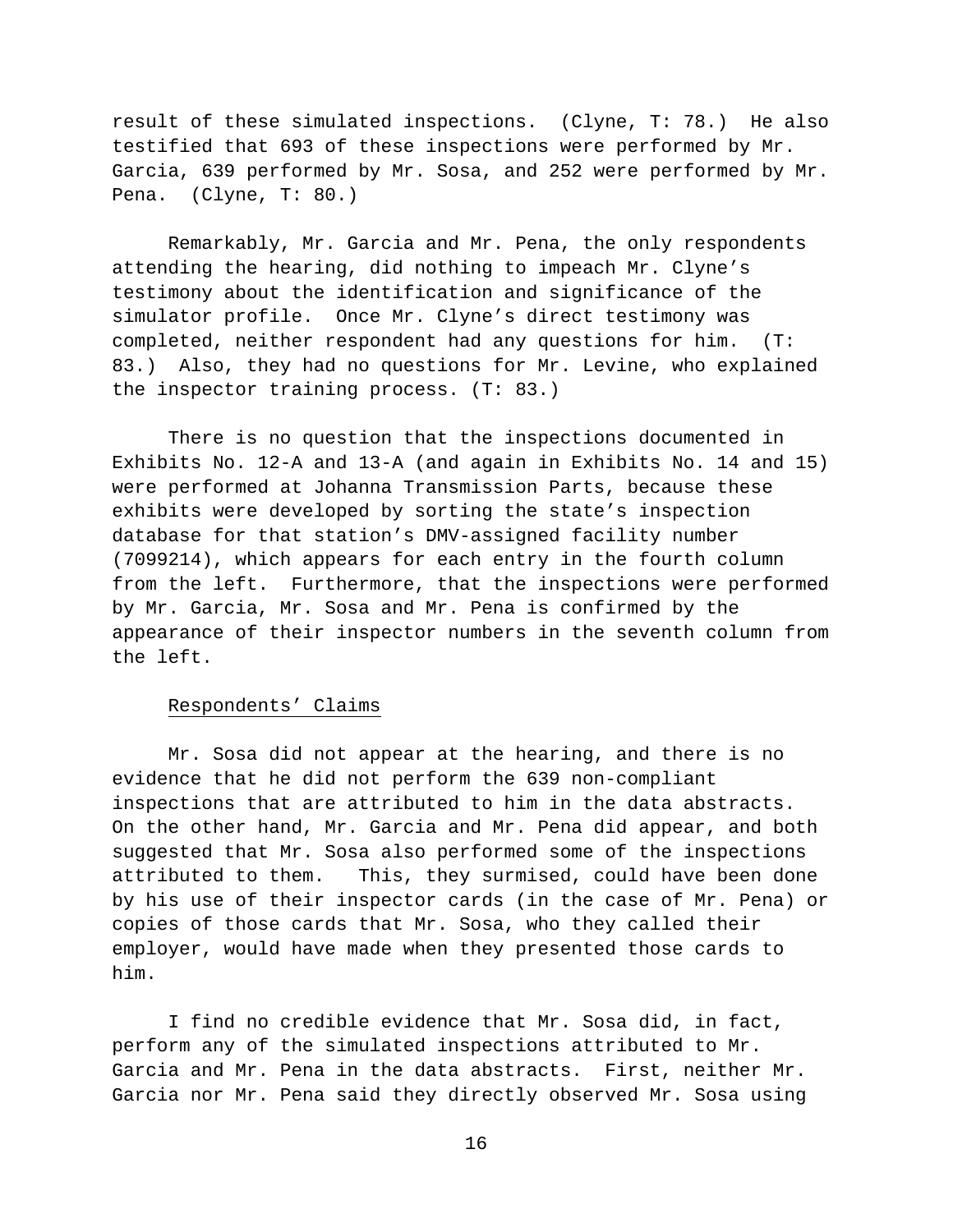their inspector cards, or copies thereof, to perform inspections himself. Second, the simulated inspections attributed to Mr. Sosa occur throughout the period of violations, close in time to those attributed to Mr. Garcia and Mr. Pena, which suggests no attempt to conceal his own wrongful conduct. Third, as discussed below, key aspects of Mr. Garcia's and Mr. Pena's testimony were not believable and, in Mr. Garcia's case, were contradicted by other evidence he presented.

To commence an inspection, the inspector must scan the bar code on his identification card into the NVYIP equipment, as explained by Mr. Levine (T: 33) and discussed in the NYVIP vehicle inspection system operators instruction manual, of which I took official notice at the hearing (T: 26). The record contains no evidence that scanning a copy of the card accomplishes the same purpose. However, even if it does, there is no evidence that this practice was employed at Johanna Transmission Parts.

Mr. Garcia and Mr. Pena both testified that, before conducting any inspections at Johanna Transmission Parts, they had to present their inspector certificates to Mr. Sosa, which might have afforded him an opportunity to copy them. In fact, DMV's regulations state that a person who has been issued a motor vehicle inspector's certificate must present that certificate to his current employer and to any subsequent employer, for the purpose of recording the certificate number on the station's NYVIP equipment. [15 NYCRR 79.17(b)(5).] That is what Mr. Sosa accomplished when he took their cards, as Garcia and Mr. Pena concede. Therefore, the demand for the cards was not, in itself, unusual or suspicious.

Neither Mr. Garcia nor Mr. Pena claims to have seen Mr. Sosa copy their inspector cards. Also, Mr. Garcia says he never saw Mr. Sosa with a copy of his card, and claims to have kept the original with him at all times. Mr. Pena says there was one time that he did see Mr. Sosa with a paper copy of his license. However, when I asked him when he saw that, he said only that it was "at the time that I got in the shop," not in the context of an actual inspection.  $(T: 126 - 127.)$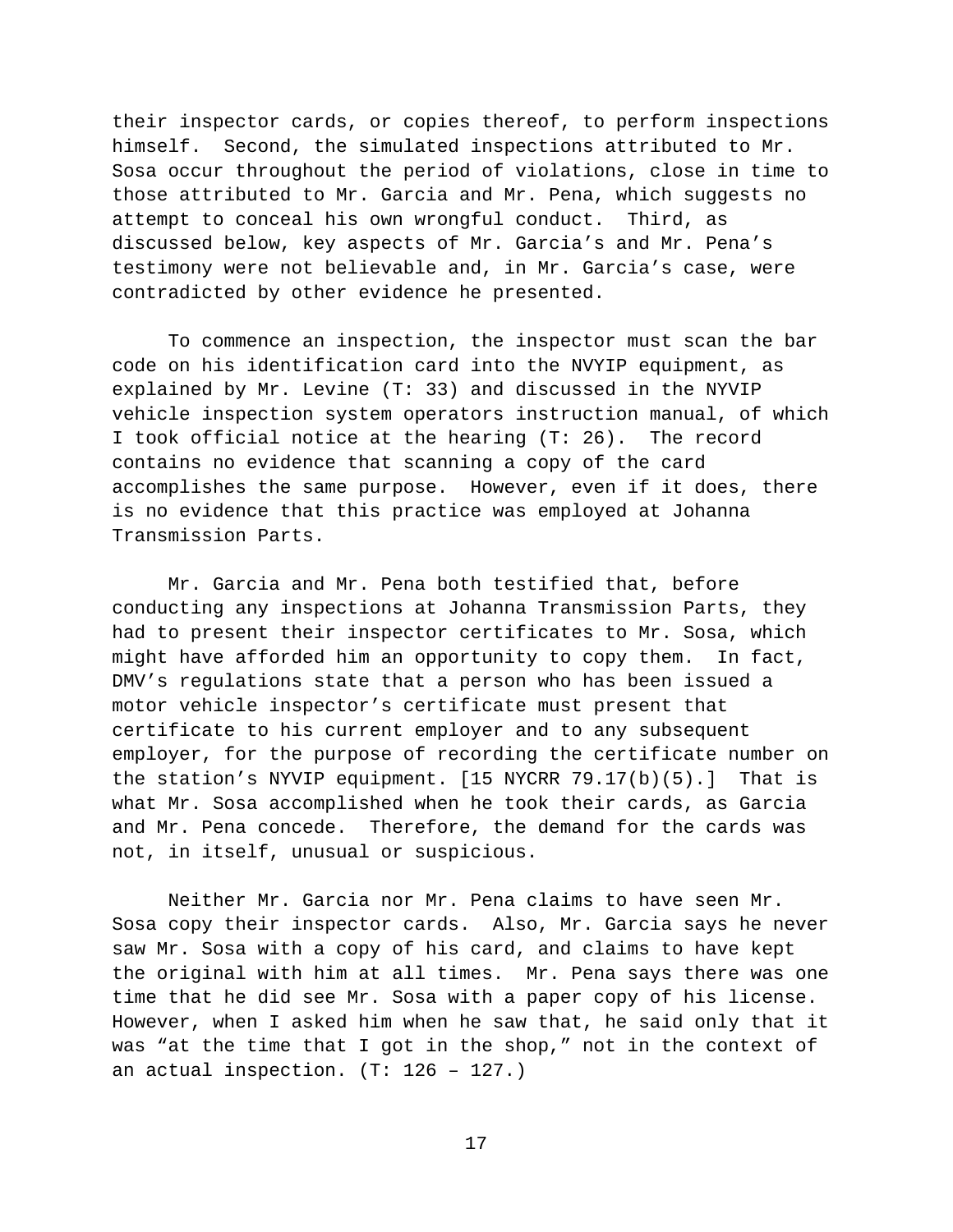Remarkably, Mr. Garcia and Mr. Pena did not deny performing any simulated inspections themselves. They argued instead that they were not responsible for all the simulated inspections attributed to each of them in the data abstracts. They claimed that some of these inspections occurred at times they were not working at Johanna Transmission Parts, but neither specified how many.

The simulated inspections attributed to Mr. Garcia in the data abstracts span the entire period of the alleged violations (i.e., from March 26, 2009, to February 16, 2010). However, he testified that he performed his last inspection at Johanna Transmission Parts on August 5, 2009, then resigned and left New York City for Orlando the following day, not returning for more than three months. To corroborate the account of his travel, he presented documentation (received as Exhibit No. 18) which included round trip travel itineraries and copies of boarding pass stubs for the outbound flights on August 6, 2009.

Because Mr. Garcia's certificate number appears regularly in relation to simulated inspections performed after his alleged resignation, including the period he says he was not in New York City, there is a question whether he performed these simulations, or whether they were performed by someone else using a copy of his certificate, since Mr. Garcia says he took his certificate with him when he left. Mr. Garcia said it was not until 2010, after he left Johanna Transmission Parts, that he realized that his license was being used there when he was not present. The realization, he added, came to him at a DMV hearing on a separate violation that had occurred on a Sunday, a day of the week he did not work. Mr. Garcia said that he had to pay a \$500 fine for the violation, and that Johanna Transmission Parts was fined as well.

Because Mr. Garcia said he had left the hearing documentation at home, I held the record open for him to submit it. Mr. Garcia subsequently faxed the documentation to Mr. Constantakes, who then forwarded it to me. Because DEC Staff did not object to me receiving the documents, they were received as Exhibit No. 19.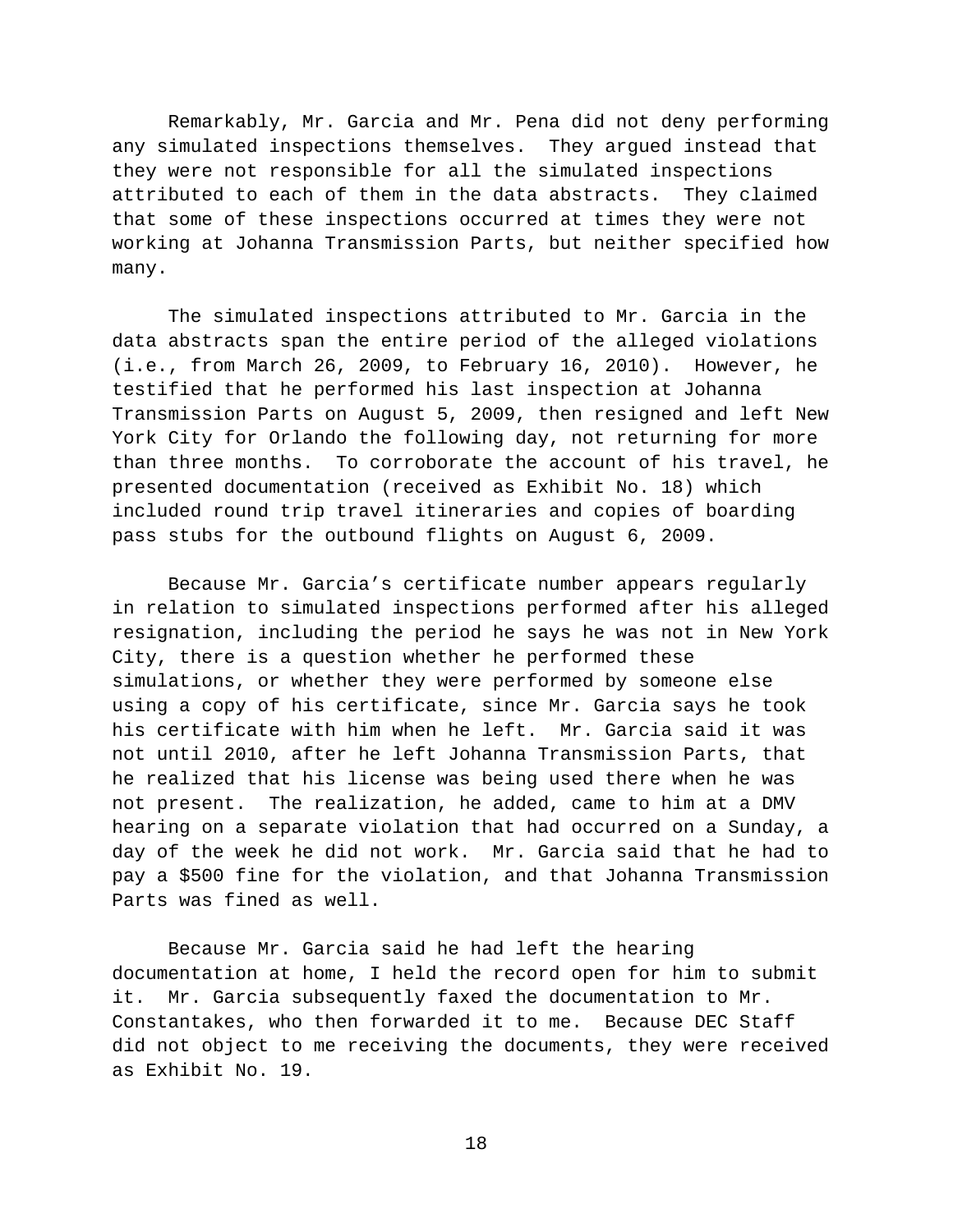The documentation – consisting of a hearing notice, a charge sheet, and notices to Mr. Garcia confirming the \$500 civil penalty as well as revocation of his inspector license indicate that Mr. Garcia was found to have violated Vehicle and Traffic Law Section 303(e)(3) for fraud, deceit or misrepresentation in the conduct of vehicle inspections at Johanna Transmission Parts, which is identified on the charge sheet by its facility number, 7099214. More precisely, he was found to have entered into the official inspection record via the NYVIP unit that a 2004 Chevrolet had passed an OBD II emissions test when, in fact, he had used electronic data from an unknown vehicle in order to produce passing results and the subsequent issuance of an inspection certificate. This practice – commonly known as "clean scanning" – is illegal, but does not involve use of a simulator for the same purpose.

Remarkably, the charge sheet indicates that the violation occurred on Sunday, February 28, 2010, about seven months after Mr. Garcia says he stopped working at Johanna Transmission Parts. Whatever Mr. Garcia realized at the hearing on this charge, there is no indication that he communicated it to the hearing officer or, if he did, that he was believed. The fact that he was fined and his license revoked for a violation that occurred at the facility at 9:57 a.m. on February 28, 2010, is inconsistent with his testimony that he resigned from the facility and performed his last inspection there on August 5, 2009. However, it is consistent with the information in the data abstracts produced by DEC Staff, which indicate that Mr. Garcia continued performing inspections at Johanna Transmission Parts until February 28, 2010, which, as it turns out, is the last day his certificate number appears, though the abstracts continue with inspections up until March 16, 2010, for which the certificate numbers assigned to Mr. Sosa and Mr. Pena are the only ones that appear. The inspection of the 2004 Chevrolet at 9:57 a.m. on February 28, 2010, appears in the data abstract, but because a simulator was not used, it is not highlighted and not part of this pending matter.

Because I cannot reconcile Mr. Garcia's testimony about his resignation with the documentation that he himself provided on the DMV matter, I do not credit his argument that he resigned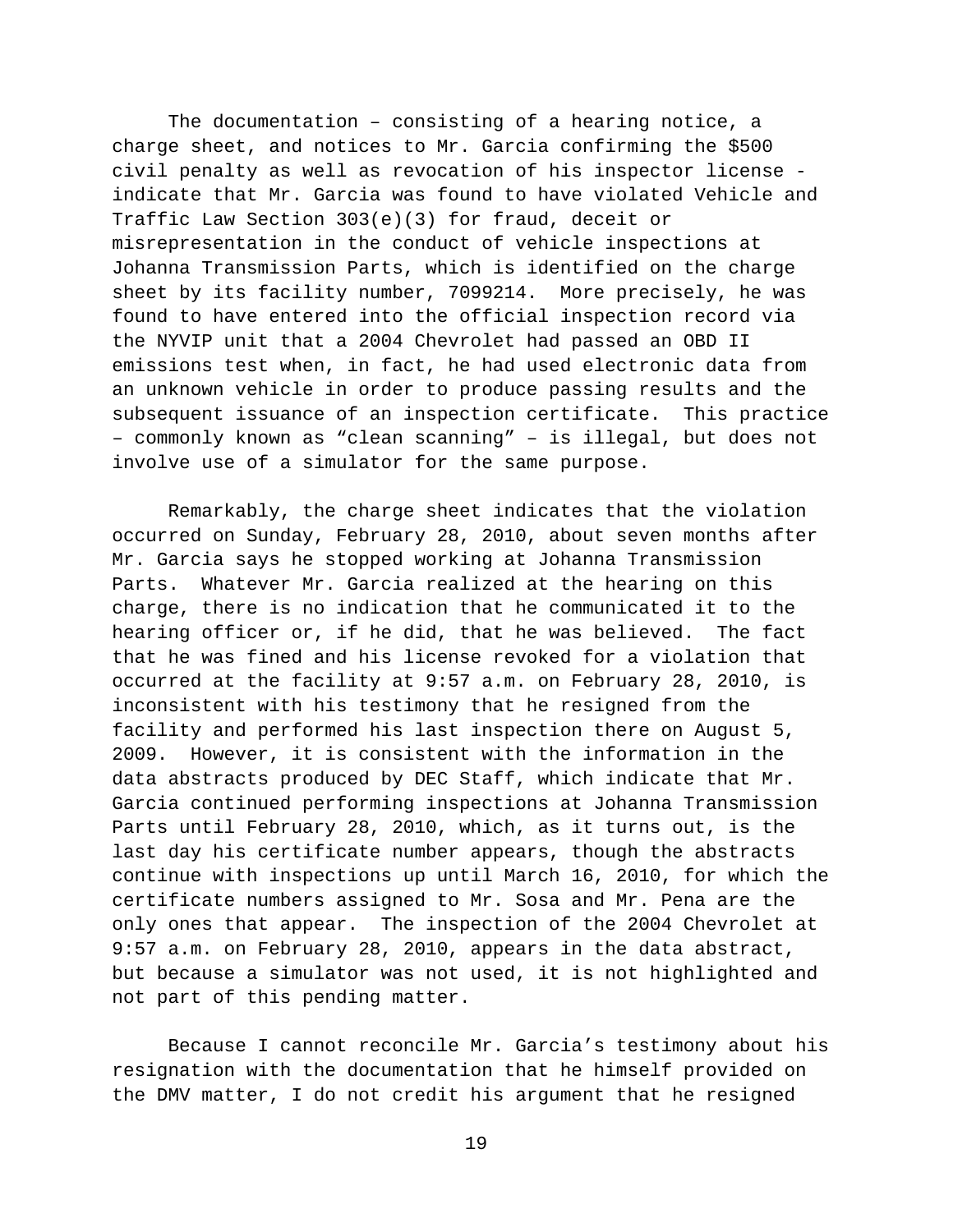effective August 6, 2009, and therefore should not be held accountable for violations attributed to him after that date. Also, I note that for August 5, 2009, the date Mr. Garcia says he did his last inspection, there are eight inspections recorded in the data abstracts, all of them simulated, four by Mr. Garcia and four by Mr. Sosa. This tends to confirm that Mr. Garcia was involved in the simulator's use and not merely a witness to illegalities by Mr. Sosa, of which he spoke at the hearing.

The record also includes evidence, produced by DEC Staff, that Mr. Garcia owned and was president of Johanna Transmission Parts, not merely an employee of the facility. On February 15, 2010, DEC Staff issued a notice of violation in this matter to Braulio Payano, who, in addition to Mr. Sosa, was identified as a half-owner of Johanna Transmission Parts in its application to become an inspection station. In a response to this notice, Mr. Payano wrote that he had sold the business to Mr. Garcia, and had informed DMV of this by a form submitted on March 8, 2006. Though Mr. Payano did not appear at or testify at the hearing, his letter, with supporting documentation, was offered by DEC Staff and received, without objection, as Exhibit No. 16.

That documentation includes items that Mr. Garcia admits contain his signature. One is the DMV form requesting an amendment of Johanna Transmission Parts' certificate to substitute Mr. Garcia for Mr. Payano as owner, president, vice president, secretary and treasurer. Mr. Garcia acknowledged his signature in the section of the form adding him as an owner and officer of Johanna Transmission Parts, but added that the other entries on the form were not in his handwriting. Incredibly, he said he did not read the form before signing it, and that the entries on it must have been added later, because the page he signed was blank. Mr. Garcia said the form was presented to him while he was in the midst of tuning up a van, and that it was handed to him by Mr. Sosa, not Mr. Payano. He said he signed it at Mr. Sosa's direction, "to promote me as manager and to start paying my taxes," even though the form addresses neither of these things. (T: 98.)

Mr. Garcia also acknowledged his signature on a letter dated April 4, 2008, informing DMV that Mr. Payano was no longer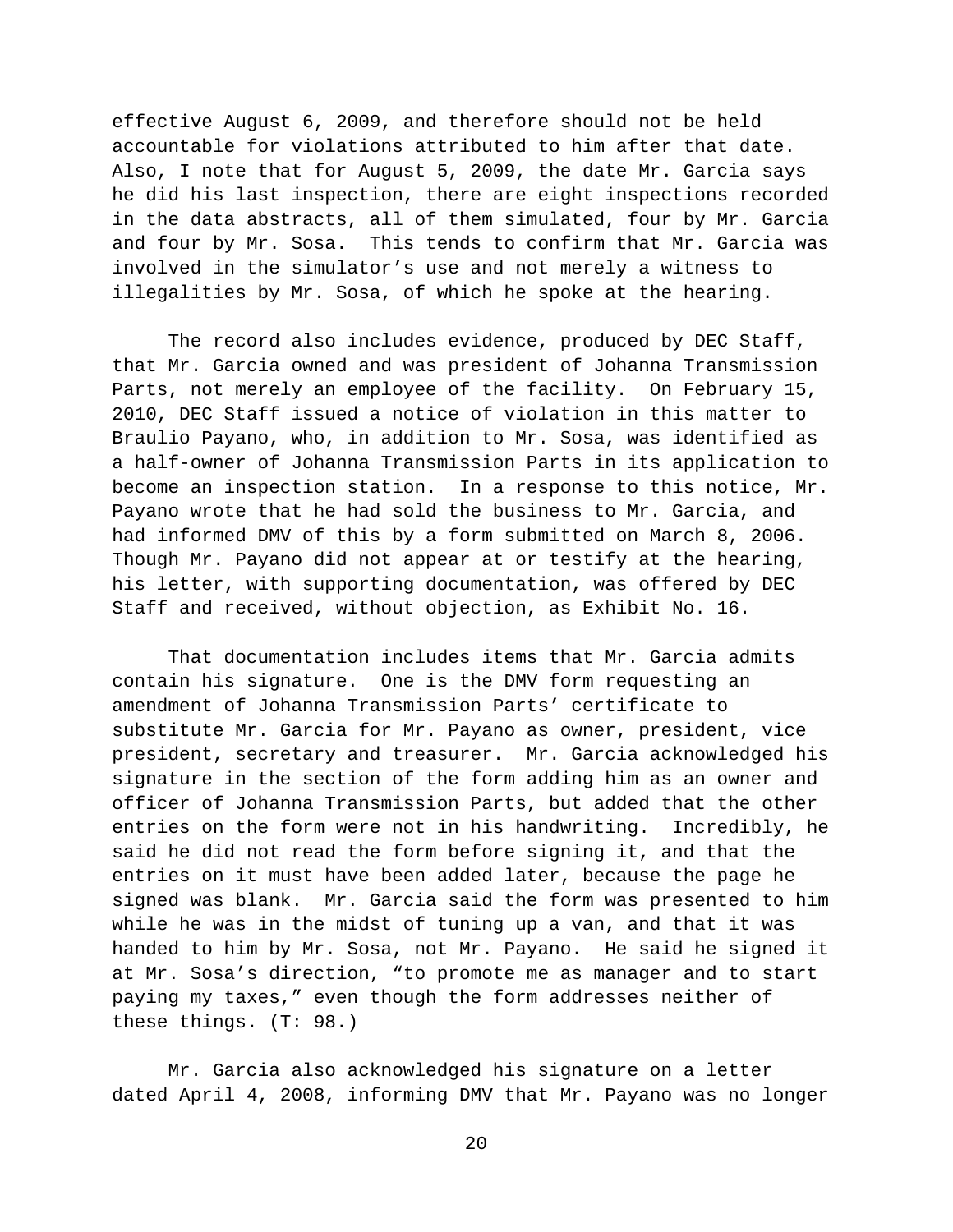part of Johanna Transmission Parts, and requesting that Mr. Garcia be contacted should DMV need additional information on this point. Mr. Garcia denied preparing the letter but admitted signing it, again at the direction of Mr. Sosa. Mr. Garcia said that he questioned Mr. Sosa about the signature line, which identified Mr. Garcia as president of Johanna Transmission Parts, and that Mr. Sosa told him it was "nothing, it's only a corporation name, it doesn't mean anything, it could be management." (T: 106 – 107.) Mr. Garcia then added, unconvincingly, that he signed the paperwork "just so I could get my taxes paid and feel better that I am becoming the manager of the company, at least, because that's a good thing on a resume." (T: 107.)

Mr. Garcia testified that when he signed the documentation included in Exhibit No. 18, he did not review it first because he trusted Mr. Sosa, who was then his father-in-law, that it was related to his promotion from mechanic to manager, despite no indication of that on the face of the documents. Though the request for business amendment that he signed indicates a transfer of Mr. Payano's ownership interest to Mr. Garcia, Mr. Garcia testified that Mr. Payano actually transferred that interest to Mr. Sosa, and that Mr. Sosa, not Mr. Garcia, was the facility owner when he signed the form. DEC Staff could not confirm whether the completed form was received by DMV, though the fact that the notice of violation was issued to Mr. Payano suggests that it was not.

Because Mr. Garcia did not provide a reasonable explanation for his signatures on the documentation produced by DEC Staff, I find his testimony in that regard not credible.

I also find that Mr. Pena did not provide a reasonable, and therefore credible, explanation for his activities at Johanna Transmission Parts, though the data abstracts confirm his testimony that he did his first inspection there on August 7, 2009. According to the data abstracts, that inspection, of a 2001 Lincoln Town Car at 12:11 p.m., was simulated, as were three of four other inspections he performed that day.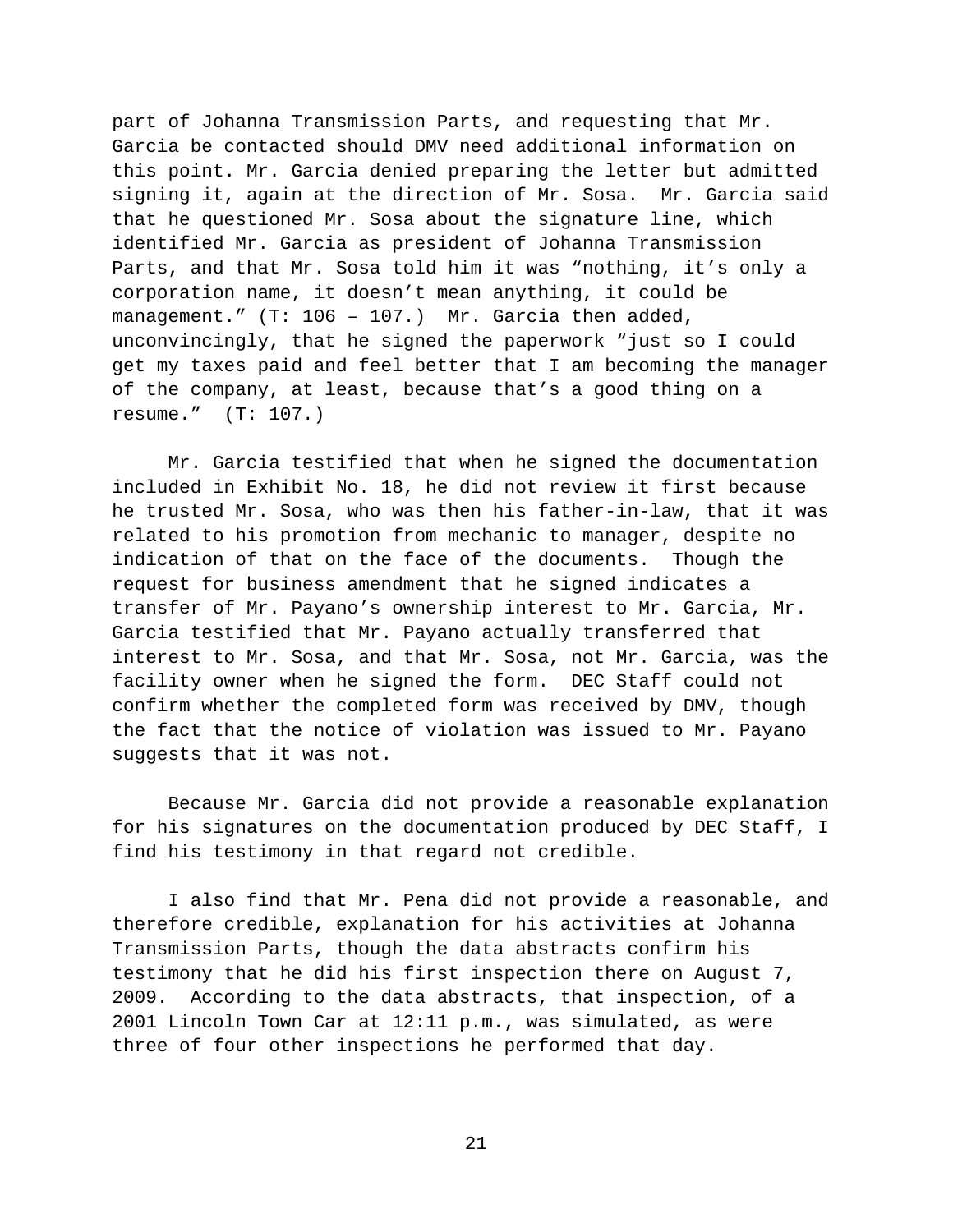Mr. Pena sought to distance himself from the violations in this matter, claiming he did not really know how to perform inspections himself. I find this difficult to reconcile with the inspector training he would have received, and the tests he would have had to pass – one at the end of the training clinic, and the other on the NYVIP equipment itself – before he could do inspections on his own.

Mr. Pena also claimed he did not work much at the station, and that when he was there his duties were mostly to translate and write receipts for Mr. Sosa. In fact, the data abstracts indicate that he was at the station and performed inspections – both simulated and not simulated – on a regular basis from August 7, 2009 until February 16, 2010, contemporaneously with Mr. Garcia and Mr. Sosa, though Mr. Pena testified that Mr. Garcia had left the station before he started there.

Mr. Pena suggested that Mr. Sosa, using Mr. Pena's certificate or a copy of it, may have performed simulations that were attributed to Mr. Pena in the data abstracts. Mr. Pena testified that there were times when he could see that Mr. Sosa used his license when Mr. Pena was not there, though he conceded he had no proof of it. Mr. Pena also said there were times he left his certificate under the keyboard of the NYVIP machine, or in the inspection station's office, both when he was at the station and away from it, which would have afforded Mr. Sosa an opportunity to use it himself.

Consistent with a requirement at 15 NYCRR  $79.17(c)(2)$ , certified motor vehicle inspectors are trained to not leave their certificates unattended, so it is not credible that Mr. Pena, having received the training, would make his available to Mr. Sosa, especially given his stated concerns about how Mr. Sosa performed inspections and the perceived illegality of those inspections.

In summary, because I did not find Mr. Garcia and Mr. Pena to be credible witnesses, I am discounting their testimony and, for the purpose of my findings, relying on the information contained in the data abstracts presented by DEC Staff, which indicate who did each of the simulated inspections.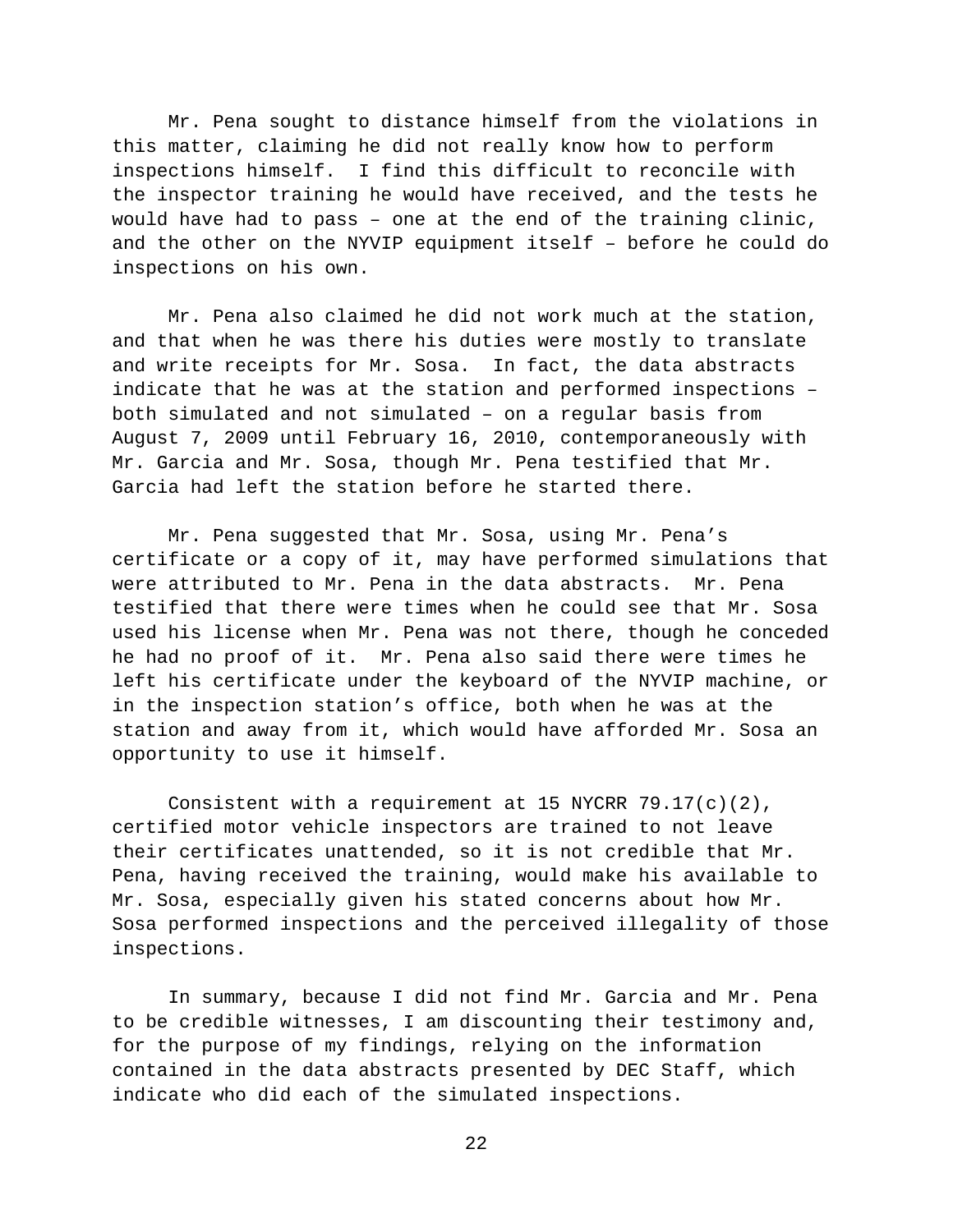### Non-appearance by Johanna Transmission Parts and Julio Sosa

As noted above, there was no appearance at the hearing by or on behalf of Johanna Transmission Parts or Julio Sosa. According to 6 NYCRR 622.15(a), a respondent's failure to file a timely answer or, even if a timely answer has been filed, failure to appear at a scheduled hearing or pre-hearing conference constitutes a default and a waiver of that respondent's right to a hearing.

According to DEC Staff's statement of readiness (Exhibit No. 3), Johanna Transmission Parts did not file an answer and did not appear at the pre-hearing conference announced in its notice of hearing. That hearing notice was served on October 4, 2010, by delivery to the New York State Department of State for transmittal to Johanna Transmission Parts at its listed address for service of process: 185 East 109<sup>th</sup> Street, New York, New York, 10029. (See Exhibit No. 6, NYS Dept. of State receipt for service.) The hearing notice was also personally served at that address on Mr. Sosa and Mr. Pena, according to affidavits of a DEC environmental conservation officer (received as Exhibits No. 7 and 7-A.)

Because Johanna Transmission Parts did not answer the complaint attached to DEC Staff's hearing notice, did not appear at the pre-hearing conference announced in that hearing notice, and did not appear at the hearing (notice of which I sent to Johanna Transmission Parts at the address on file with the NYS Dept. of State), Johanna Transmission Parts may be deemed to have defaulted and waived its right to a hearing.

Likewise, Mr. Sosa, though he did appear at the pre-hearing conference scheduled by DEC Staff, may be deemed to have defaulted by not appearing at the hearing in this matter. I sent notice of the hearing to Mr. Sosa at the address for him provided by DEC Staff with its statement of readiness: 1480 Popham Avenue #1E, Bronx, New York, 10453. Because my hearing notice, sent to Mr. Sosa by regular mail, was not returned, I presume that he received it.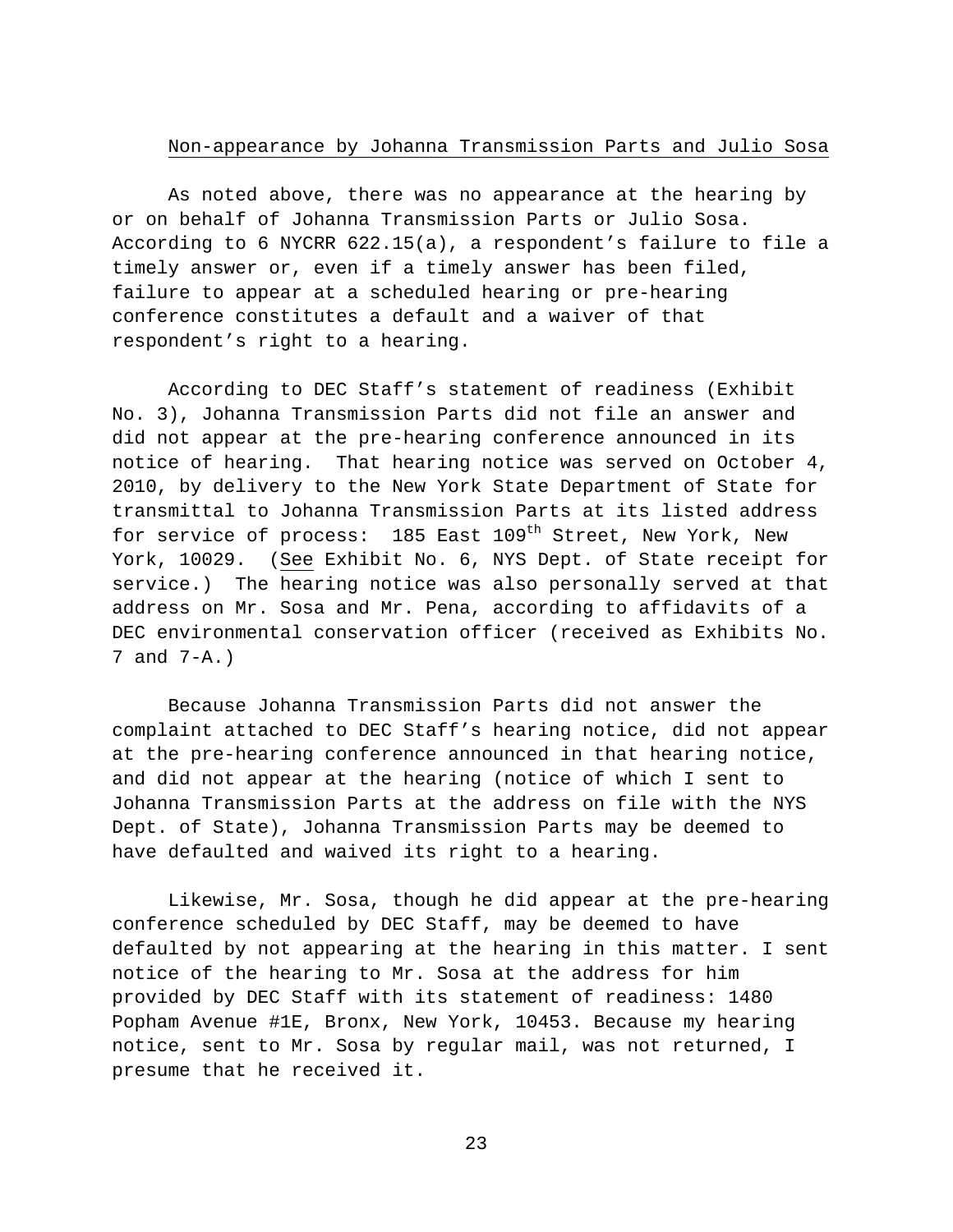Because my hearing notice addressed to Johanna Transmission Parts was returned to me by the postal service marked "Not Deliverable as Addressed, Unable to Forward," I asked Mr. Constantakes at the hearing if he knew whether Johanna Transmission Parts was still operating at the address I had used, and he replied that he was not sure. (T: 5.) During completion of this hearing report, I verified that the address is still used by the NYS Dept. of State's Division of Corporations for mailing of process, though the corporation itself is listed on that agency's website as "inactive" by virtue of dissolution by proclamation/annulment of authority on October 27, 2010, a date subsequent to this proceeding's commencement.

At the conclusion of the hearing, I asked Mr. Constantakes if he was seeking a default judgment with regard to the respondents who did not appear at the hearing, and he replied that he was not, and that he was instead seeking a judgment on the merits with regard to all the named respondents. (T: 135 – 136.)

## Liability for Violations

DEC has charged the respondents with violations of both 6 NYCRR 217-4.2 (first cause of action) and 217-1.4 (second cause of action). I find that the violations of 6 NYCRR 217-4.2 have been established as to each respondent, but do not find additional violations of 6 NYCRR 217-1.4. Furthermore, I find that all the violations of 6 NYCRR 217-4.2 may be attributed both to Johanna Transmission Parts as the licensed inspection station, and to Mr. Garcia, Mr. Pena and Mr. Sosa as the certified inspectors who actually performed the inspections.

- Violation of 6 NYCRR 217-4.2

According to 6 NYCRR 217-4.2, "[n]o person shall operate an official emissions inspection station using equipment and/or procedures that are not in compliance with Department [DEC] procedures and/or standards." For purposes of this regulation, "official emissions inspection station" means "[a] facility that has obtained a license from the Commissioner of Motor Vehicles,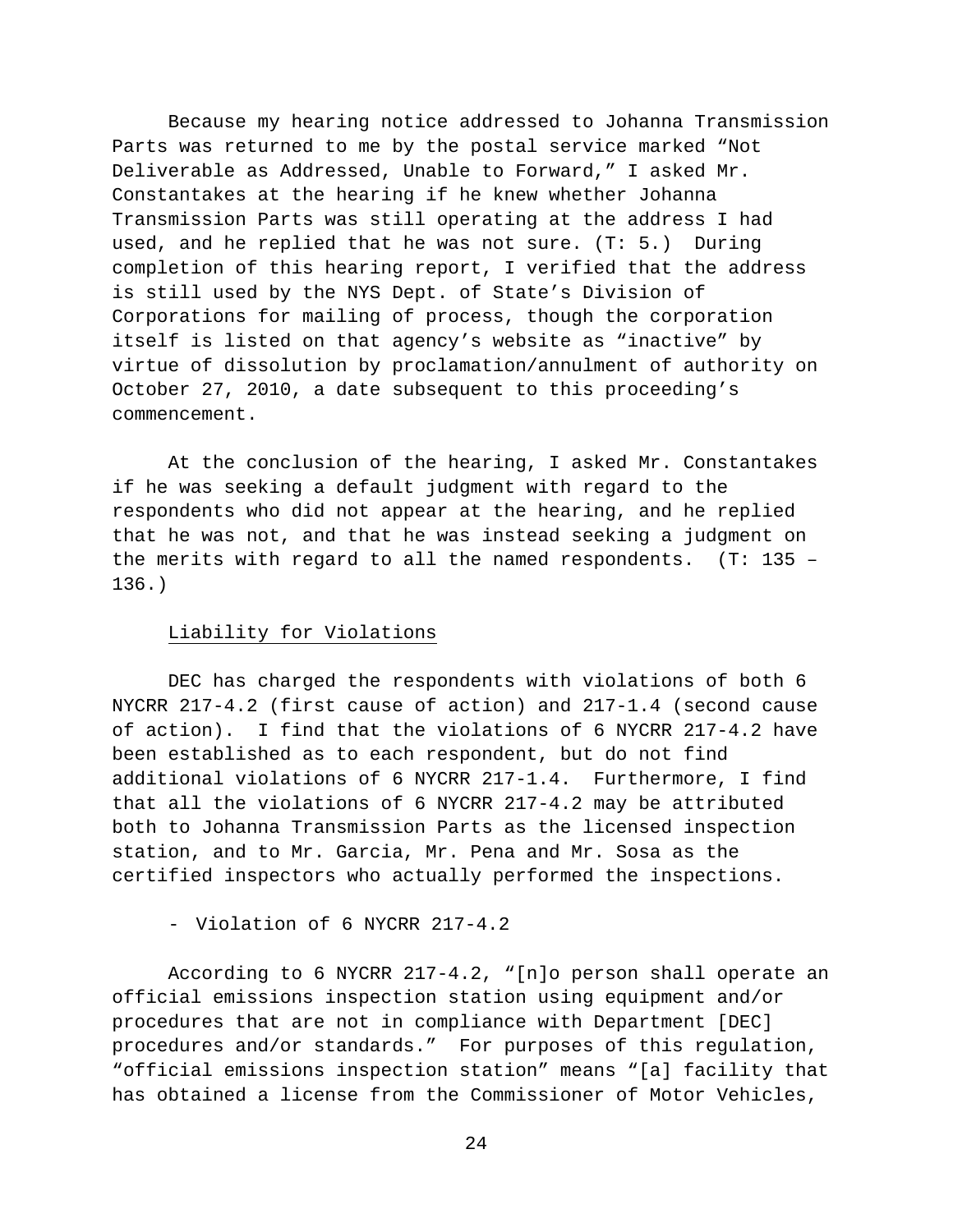under Section 303 of the VTL [Vehicle and Traffic Law], to perform motor vehicle emissions inspections in New York State"  $[6$  NYCRR 217-1.1(k)]. VTL 303(a)(1) explains that a license to operate an official inspection station shall be issued only upon written application to DMV, after DMV is satisfied that the station is properly equipped and has competent personnel to make inspections, and that such inspections will be properly conducted.

I find that 6 NYCRR 217-4.2 was violated on 1,584 separate occasions by use of a simulator to perform OBD emissions inspections. Simulators have no place in the administration of actual emissions tests, and their use is not consistent with emissions inspection procedure set out at 6 NYCRR 217- 1.3(a)(3)(i) and (ii), which requires testing of a vehicle's OBD system to ensure that it functions as designed and completes diagnostic routines for necessary supported emission control systems. If the inspector plugs the NYVIP test equipment into a simulator in lieu of the vehicle that has been presented, it cannot be determined whether the vehicle would pass the OBD inspection.

Johanna Transmission Parts is liable for all 1,584 violations because, at the time they occurred, it held the license to "operate" the official inspection station. Pursuant to 15 NYCRR 79.8(b), the official inspection station licensee "is responsible for all inspection activities conducted at the inspection station," and is not relieved of that responsibility by the inspectors' own duties, which include performing inspections in a thorough manner. [See 15 NYCRR 79.17(b)(1) and (c).] As a private corporation, Johanna Transmission Parts also falls within the definition of "person" at 6 NYCRR 200.1(bi).

Each inspector is also liable for the violations attributable to his own non-compliant inspections. This liability is due to the connection between the official inspection station, which is licensed under VTL 303, and the inspectors who work at the station, who are certified under VTL 304-a. Pursuant to 15 NYCRR 79.8(b)(2), the specific duties of the inspection station include employing at all times, at least one full-time employee who is a certified motor vehicle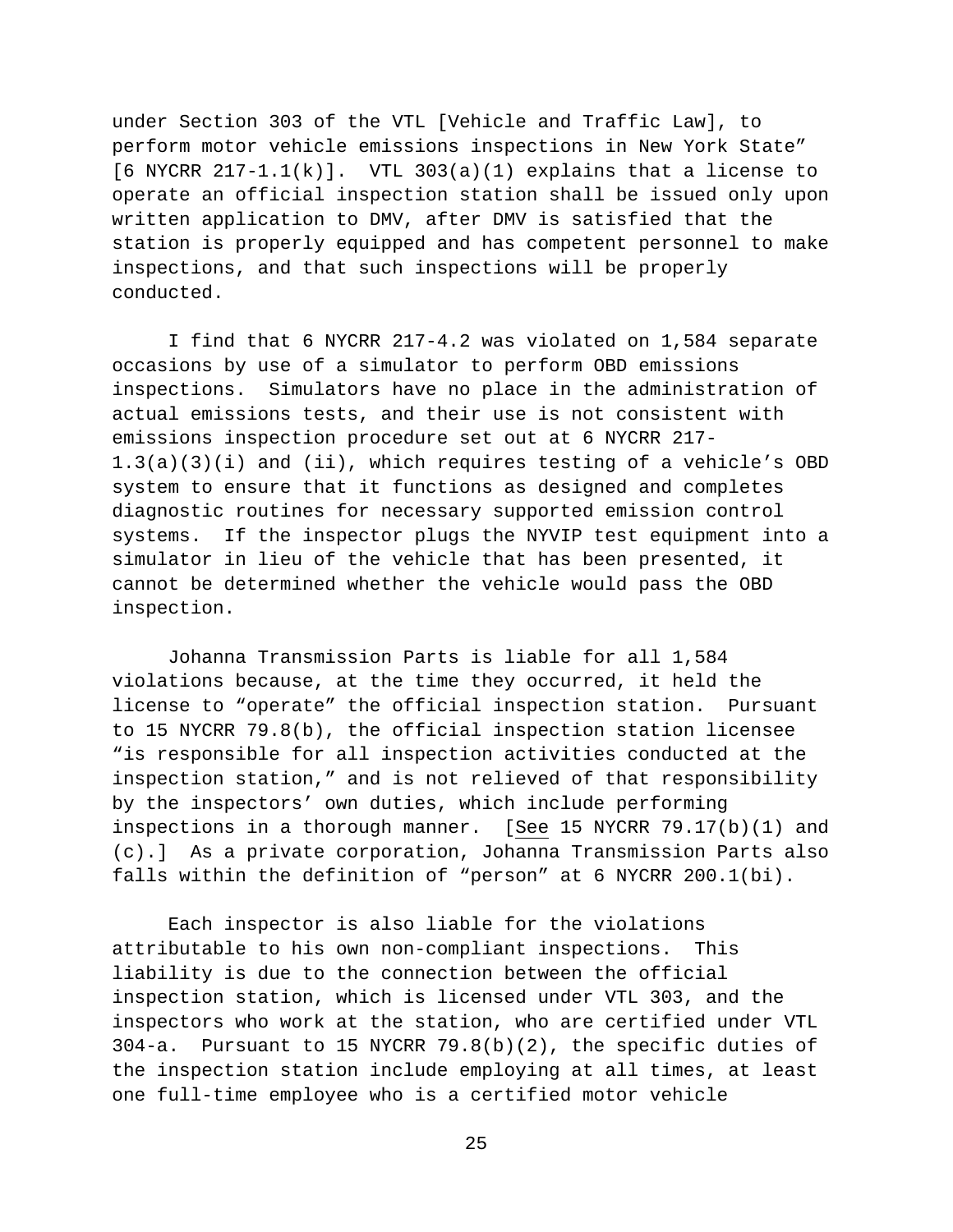inspector to perform the services required under DMV's regulations. In this sense, the inspection station operates through the services that its inspectors provide.

In summary, each inspector should share liability with the inspection station for the OBD inspections he performed using a device to simulate the vehicle that had been presented. However, there is no basis for holding the inspectors liable for each other's non-compliant inspections.

In the third paragraph of the complaint, DEC Staff says that Mr. Garcia owned and operated Johanna Transmission Parts from March 26, 2009, to February 16, 2010, the period of the alleged violations. However, in the fourth paragraph of the complaint, DEC Staff says that Mr. Sosa owned and operated Johanna Transmission Parts during this same period.

In fact, Johanna Transmission Parts held the license to operate the inspection station; therefore, it was the station operator and, as such, is responsible for all the charged violations. As a corporation, Johanna Transmission Parts exists independent of its ownership, as a separate legal entity. DEC Staff provided no basis for establishing liability based on ownership interest in the corporation. Also, the record contains conflicting evidence on this issue. According to Mr. Payano's correspondence, Jose Garcia owned the station during the period of the alleged violations. However, Mr. Garcia testified that during the period of his employment there, Mr. Sosa owned the station.

- Violation of 6 NYCRR 217-1.4

In a separate cause of action, the respondents are charged with violations of 6 NYCRR 217-1.4. According to this provision: "No official inspection station as defined by 15 NYCRR 79.1(g) may issue an emission certificate of inspection, as defined by 15 NYCRR 79.1(a), for a motor vehicle, unless that motor vehicle meets the requirements of section 217-1.3 of this Subpart."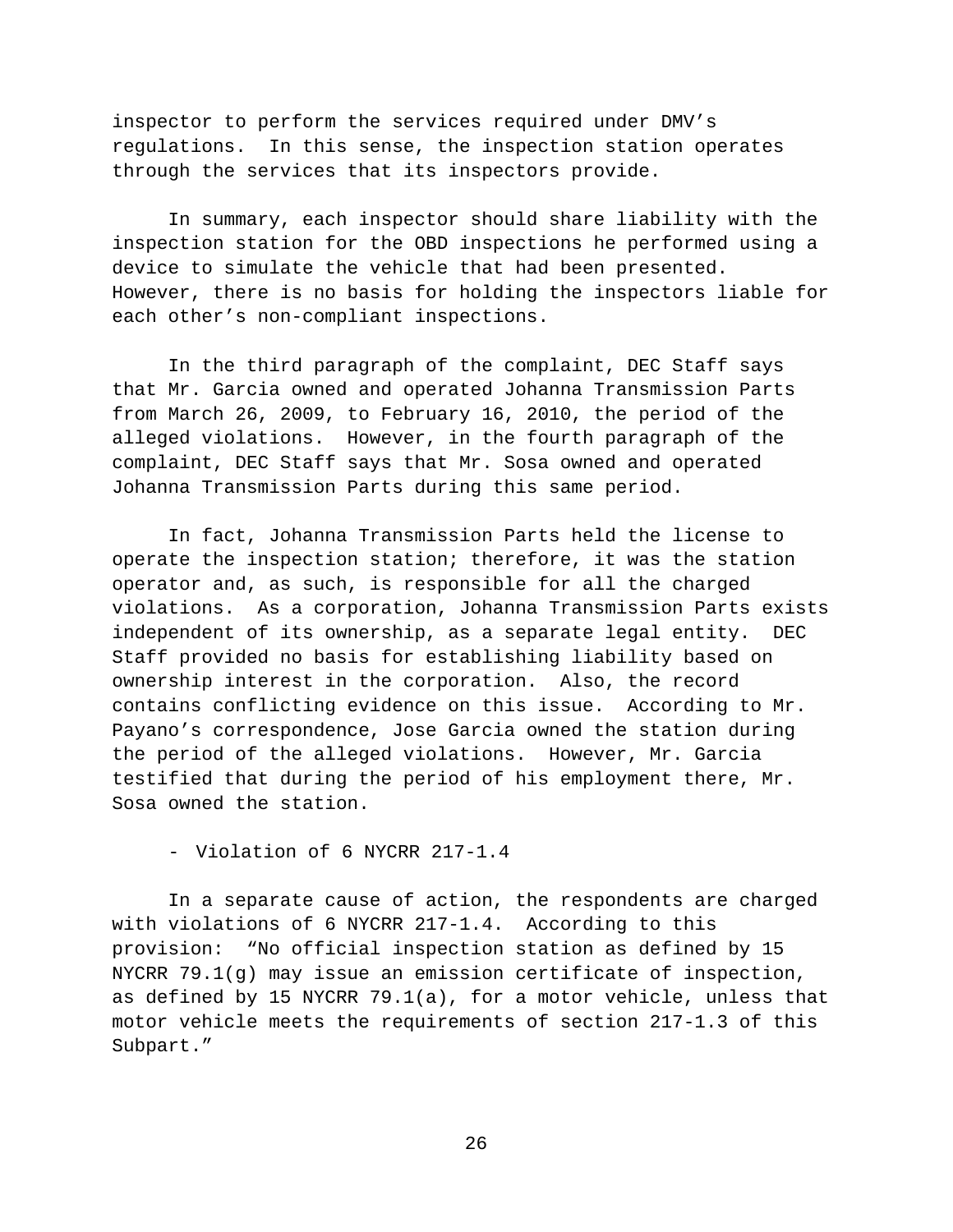Violations of 6 NYCRR 217-1.4 cannot be found because DEC offered no evidence that Johanna Transmission Parts was an official inspection station "as defined by 15 NYCRR 79.1(g)." Section 79.1(g) defines an "official safety inspection station" as one "which has been issued a license by the Commissioner of Motor Vehicles pursuant to Section 303 of the Vehicle and Traffic Law, to conduct safety inspections of motor vehicles exempt from the emissions inspection requirement" (emphasis added). There was no evidence that Johanna Transmission Parts had such a license; the only evidence was that it was licensed, pursuant to VTL Section 303, to inspect vehicles that are subject to emissions inspections. Also, there was no evidence that the respondents conducted improper safety inspections, or violated any laws or regulations in this regard; the only proof was with respect to emissions (OBD) inspections not being performed consistent with DEC procedure.

In paragraph 18 of its complaint, DEC Staff alleges that the respondents violated 6 NYCRR 217-1.4 by issuing emission certificates of inspections to motor vehicles which had not undergone an official emission inspection. However, an official safety inspection station, as defined by 15 NYCRR 79.1(g), does not issue emission certificates of inspection, because the vehicles it inspects are exempt from the emissions inspection requirement.

In summary, because there is no evidence that Johanna Transmission Parts was an official inspection station "as defined by 15 NYCRR 79.1(g)" (i.e., an official safety inspection station), the second cause of action must be dismissed, consistent with the dismissal of similar causes of action in matters involving other stations where simulators were used. (See, for instance, Matter of Geo Auto Repairs, Order of the Commissioner, March 14, 2012, at 3 and 4.)

### Civil Penalties

In its complaint, DEC Staff proposed that the Commissioner assess a civil penalty of \$792,000 in this matter. Staff has not apportioned the penalty between the two causes of action, or among the respondents. According to DEC Staff, it is meant to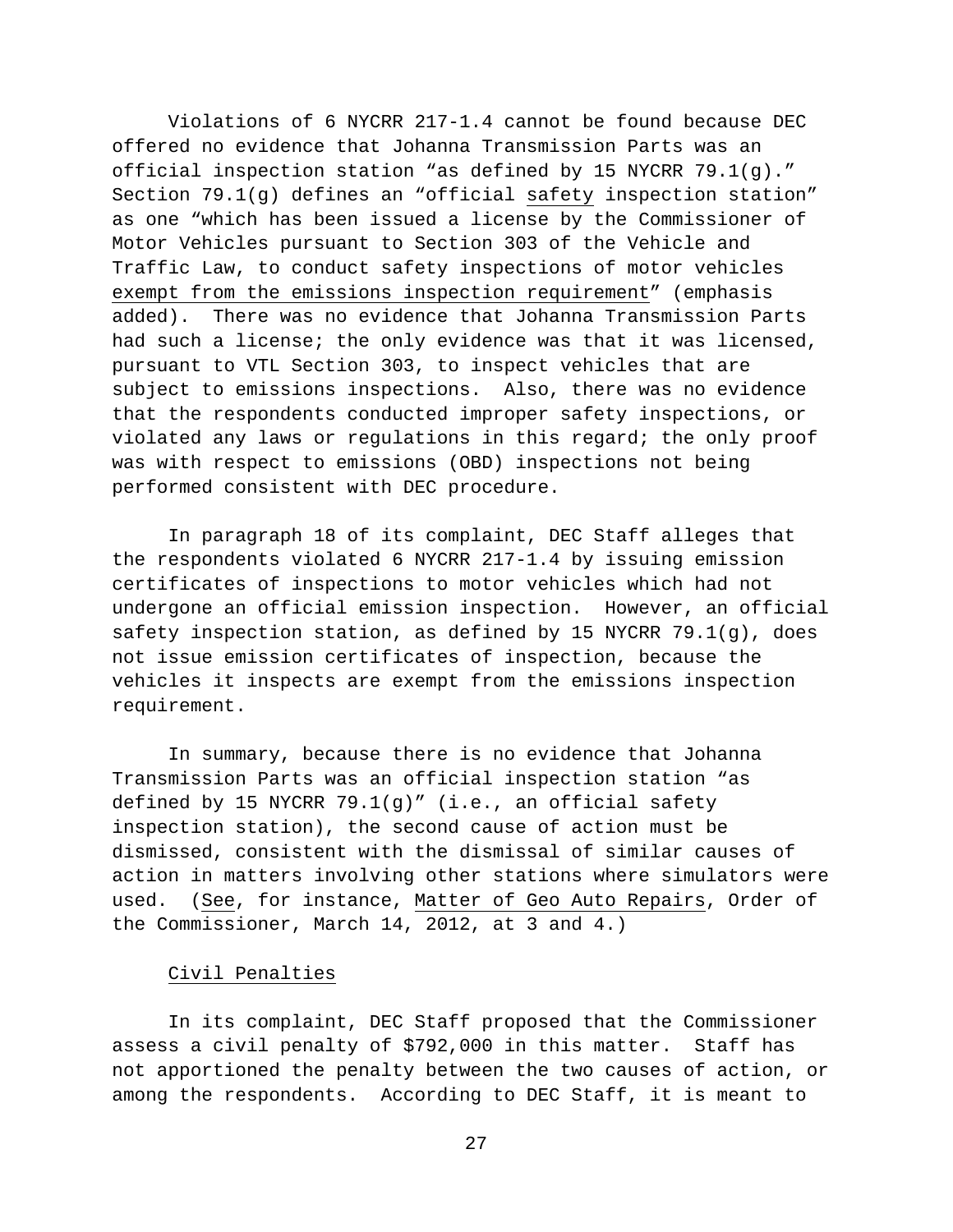apply to the respondents as a whole, meaning they would be jointly and severally liable for it.

Civil penalties are authorized pursuant to ECL 71-2103(1). At the times the violations in this matter occurred, that section stated that any person who violated any provision of ECL Article 19 (the Air Pollution Control Act) or any regulation promulgated pursuant thereto, such as 6 NYCRR 217-4.2, would be liable, in the case of a first violation, for a penalty not less than \$375 nor more than \$15,000, and in the case of a second or any further violation, a penalty not to exceed \$22,500.

I agree with DEC Staff that each illegal inspection constitutes a separate violation of DEC regulation. Each simulated inspection was a discrete event occurring on a specific date and time, and, by itself, constituted operation of the emissions inspection station in a manner that did not comply with DEC procedure.

Consistent with ECL 71-2103(1), the violations in this matter could subject the respondents to penalties in the tens of millions of dollars. However, according to DEC's civil penalty policy ("CPP", DEE-1, dated June 20, 1990), the computation of the maximum civil penalty for all provable violations is only the starting point of any penalty calculation (CPP Section IV.B); it merely sets the ceiling for any penalty that is ultimately assessed.

DEC Staff is actually seeking \$500 per simulated inspection, calling that a "fair, reasonable and just" penalty formula that accounts for both the importance of NYVIP as a federally mandated program and the seriousness of protecting the New York metropolitan area from ozone pollution (T: 135).

Pursuant to DEC's civil penalty policy, an appropriate civil penalty is derived from a number of considerations, including the economic benefit of noncompliance, the gravity of the violations, and the culpability of the respondents' conduct.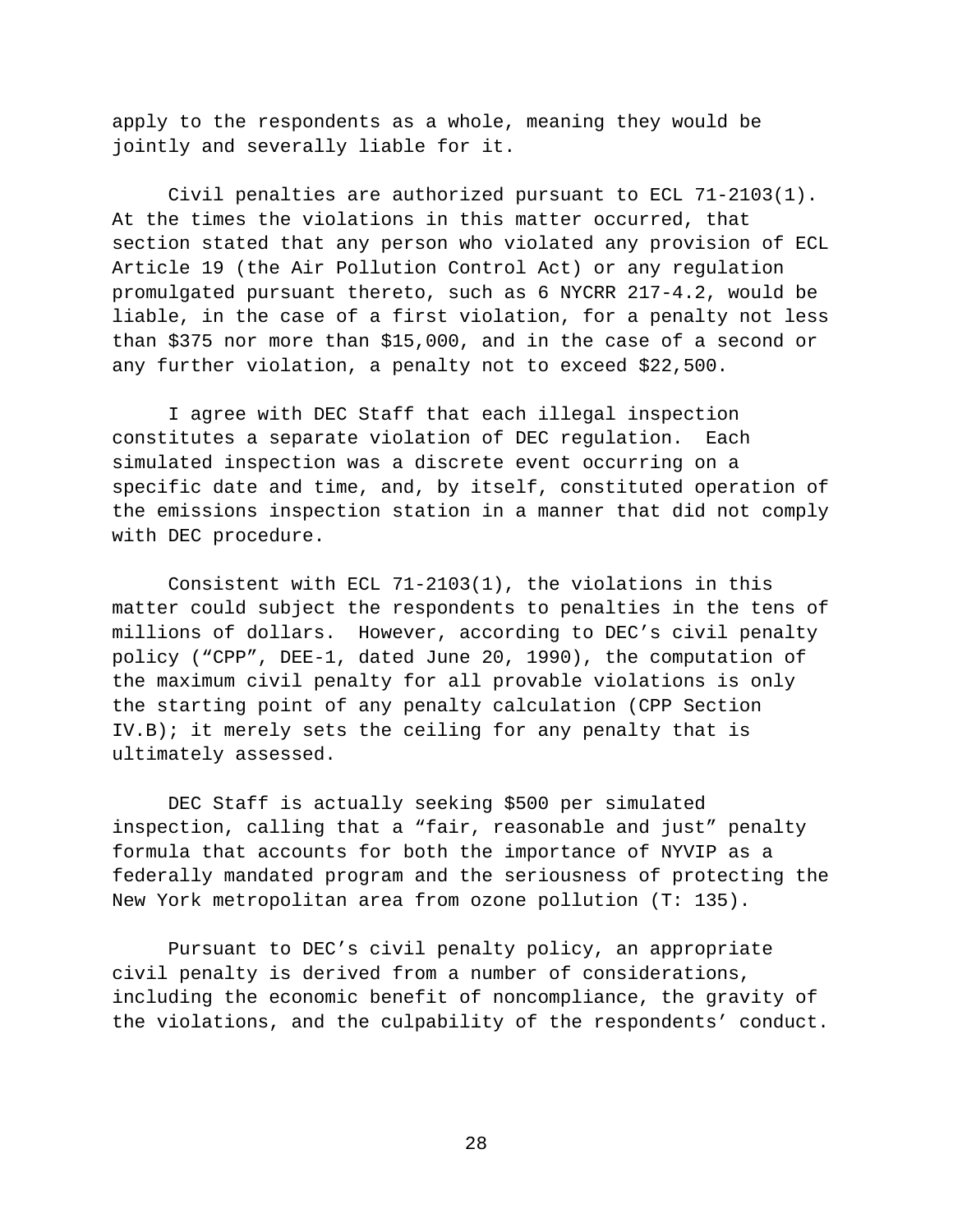- Economic Benefit

DEC's penalty policy states that every effort should be made to calculate and recover the economic benefit of noncompliance. (CPP Section IV.C.1.) In this case, that economic benefit, if it does exist, is unknown.

- Gravity

According to the penalty policy, removal of the economic benefit of noncompliance merely evens the score between violators and those who comply; therefore, to be a deterrent, a penalty must include a gravity component, which reflects the seriousness of the violation. (CPP Section IV.D.1.)

The violations committed here are quite serious to the extent that they frustrate the goal of OBD emissions testing, which is to protect air quality. In fact, OBD testing is required as part of NYVIP, which has been implemented due to ozone pollution in downstate New York. (Clyne, T: 70 – 71.) Also referred to as smog, ozone is highly corrosive and a threat to both human health and the environment. It damages human airways and affects nasal, throat, and lung function. It also damages crops and manmade infrastructure such as buildings and bridges. (Clyne, T: 53 – 54.)

While one cannot determine the actual damage caused by the violations charged here, there is a clear potential for harm to the extent that required OBD testing is not actually performed, as this removes an opportunity to identify vehicles with malfunctioning emission control systems and ensure those systems are repaired. Using a simulator to bypass the required emissions testing undermines the regulatory scheme that DEC and DMV have developed, the Commissioner has emphasized. (See Matter of Gurabo Auto Sales Corp., Decision and Order of the Commissioner, February 16, 2012, at 6 and 7.)

- Culpability

According to the policy, the penalty derived from the gravity component may be adjusted in relation to factors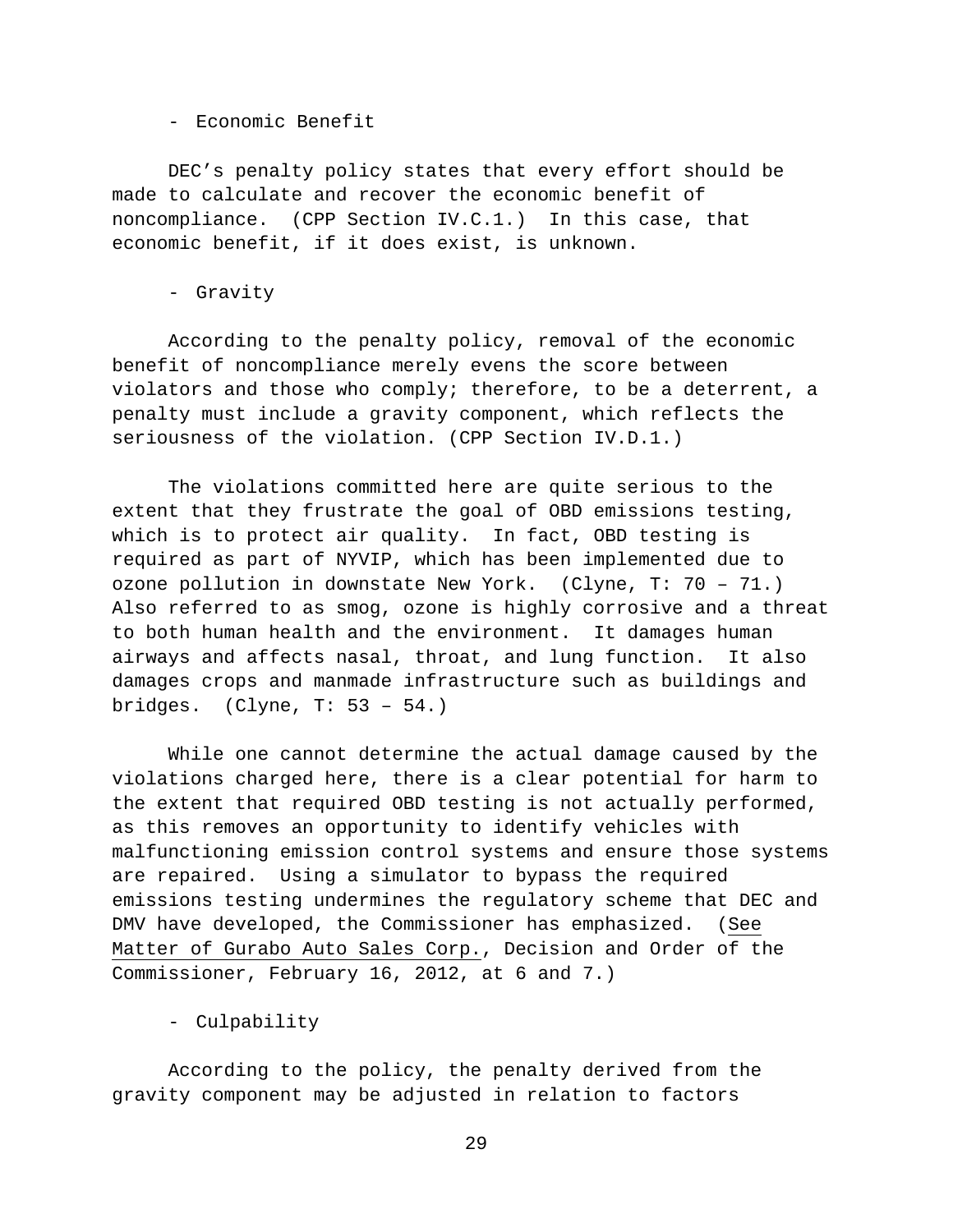including the culpability of the violator. In this case, violator culpability (addressed at CPP Section IV.E.1) is an aggravating factor warranting a significant upward penalty adjustment. As Mr. Levine explained, individuals seeking to become motor vehicle inspectors must attend a clinic that includes a discussion of the OBD testing process. Then they must pass two tests - the first at the end of the clinic and the second on their station's test equipment - before they can do an actual inspection. (Levine, T: 28 – 31.) Due to the training they would have received, the respondents would certainly have known that use of a simulator is not compliant with the procedures for a properly conducted OBD inspection.

Because of their knowing, intentional violation of inspection procedure over an extended period of time, substantial civil penalties are warranted for Johanna Transmission Parts and the inspectors themselves. Because, for each simulated inspection, responsibility may be apportioned between the inspector and the inspection station, I consider it appropriate that they each have their own separate penalty. These penalties should be in the same amount, to reflect the equal culpability of the station and its inspectors for the inspections that were simulated, consistent with the approach taken by the Commissioner in other matters.

#### - Penalty Recommendation

My recommendation is that, for 1,584 separate violations of 6 NYCRR 217-4.2, Johanna Transmission Parts should be assessed a civil penalty of \$140,800. Given the culpability of the three inspectors, but recognizing the unequal number of violations they committed, I recommend a civil penalty of \$61,600 for Mr. Garcia, \$56,800 for Mr. Sosa, and \$22,400 for Mr. Pena. On a per violation basis, these penalties are consistent with those assessed in prior matters involving similar sets of facts. Even combined, they are considerably less than the \$792,000 requested by DEC Staff, which I consider excessive. As noted above, Staff derived its penalty from a formula under which \$500 is allocated to each illegal inspection. This formula has not been adopted by me or the Commissioner in other matters where it has been offered for violations identical to these.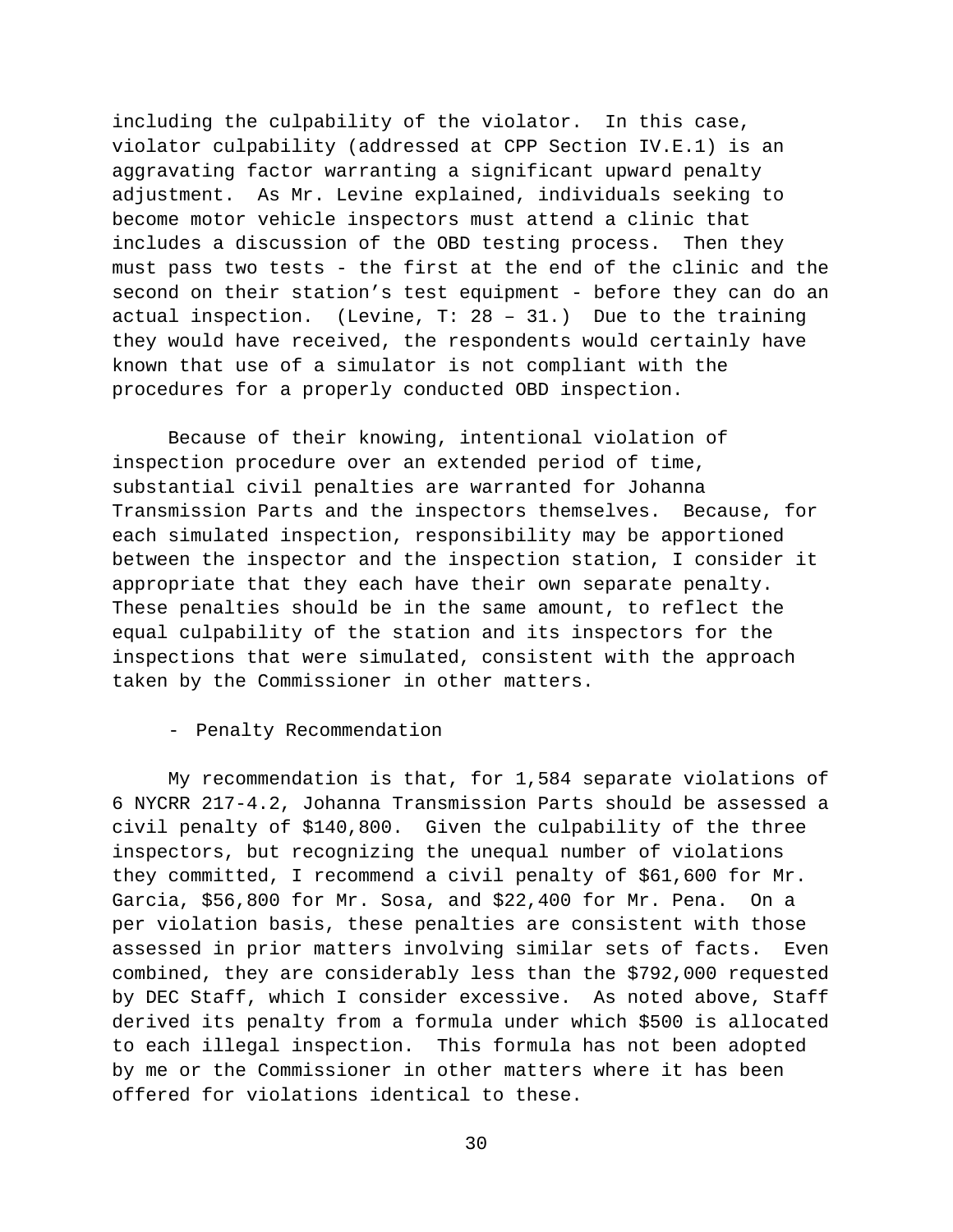To account for the penalty framework in ECL 71-2103(1), the penalty apportioned to the first violation by each respondent should be \$375, with lesser penalties for each of the subsequent violations. The large number of violations equate to substantial penalties, which are intended to punish the respondents and to deter others from the same type of illegal activity in which they were engaged.

#### **CONCLUSIONS**

1. Between March 26, 2009, and February 16, 2010, respondent Johanna Transmission Parts, an official emissions inspection station, used a simulator to perform OBD II inspections on 1,584 separate occasions. These simulated inspections were performed by Jose L. Garcia, Julio J. Sosa and Jonathan Pena.

2. The use of a simulator was in violation of 6 NYCRR 217-4.2, which prohibits the operation of an emissions inspection station using equipment and/or procedures that are not in compliance with DEC procedures and/or standards.

#### **RECOMMENDATIONS**

1. For the first cause of action, involving alleged violations of 6 NYCRR 217-4.2, respondent Johanna Transmission Parts should be assessed a civil penalty of \$140,800, respondent Jose L. Garcia should be assessed a civil penalty of \$61,600, respondent Julio J. Sosa should be assessed a civil penalty of \$56,800, and respondent Jonathan Pena should be assessed a civil penalty of \$22,400.

2. The second cause of action, for alleged violations of 6 NYCRR 217-1.4, should be dismissed in relation to all the respondents.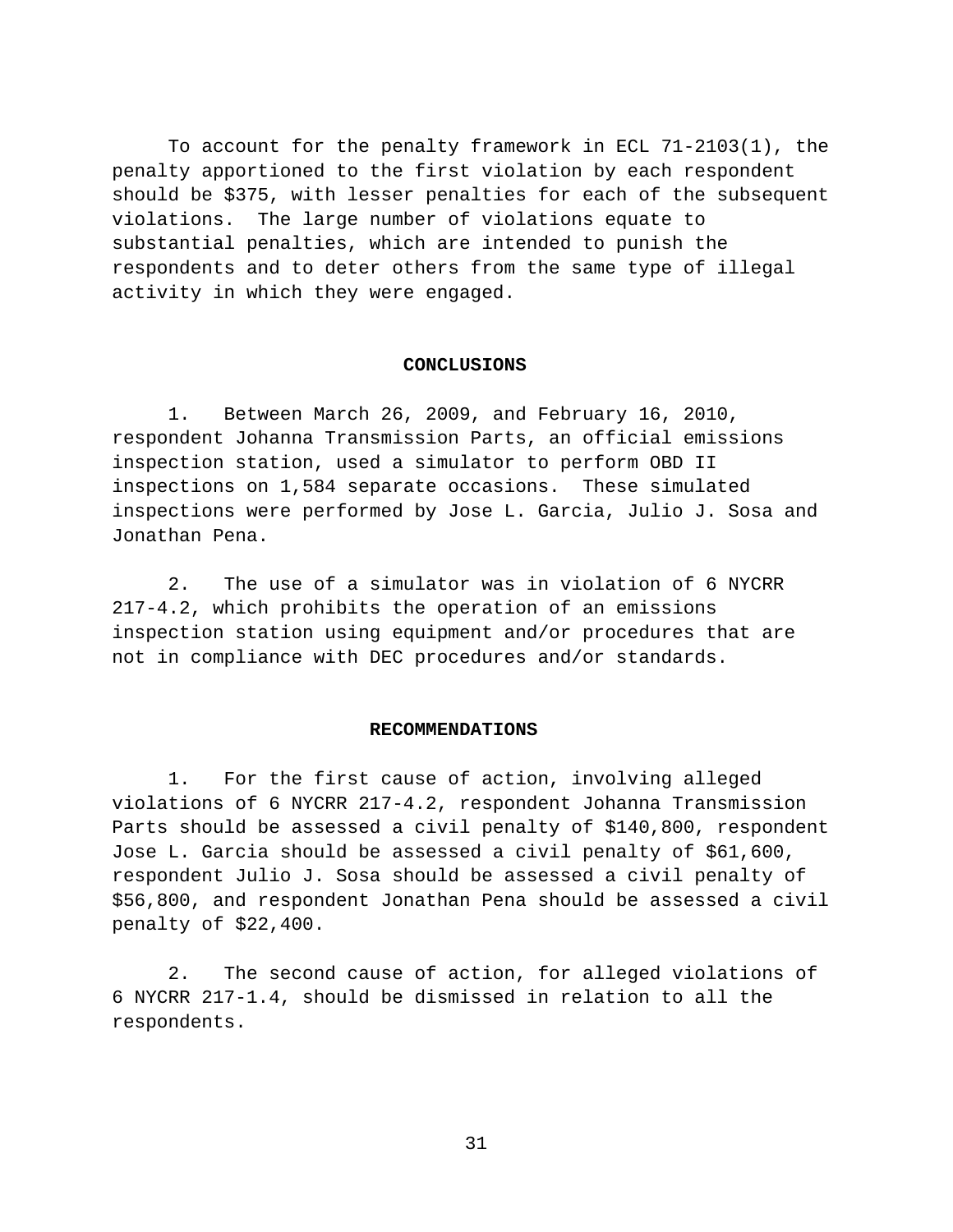### **ENFORCEMENT HEARING EXHIBIT LIST**

# **JOHANNA TRANSMISSION PARTS, INC., JOSE L. GARCIA, JONATHON PENA and JULIO J. SOSA**

- 1. DEC Notice of Hearing and Complaint (9/30/10)
- 2. Cover letter for DEC Staff's Statement of Readiness (12/29/11)
- 3. DEC Staff's Statement of Readiness (12/22/11)
- 4. ALJ's Hearing Notice (5/9/12), with distribution list
- 5. Envelope transmitting hearing notice to Johanna Transmission Parts, Inc., returned to DEC "not deliverable as addressed, unable to forward" (received at DEC 5/21/12)
- 6. NYS Dept. of State receipt for Service of Notice of Hearing and Complaint (service date: 10/4/10)
- 7. Affidavit of Personal Service of Notice of Hearing and Complaint upon Johanna Transmission Parts (served upon Julio J. Sosa, 10/21/10)
- 7-A. Affidavit of Personal Service of Notice of Hearing and Complaint upon Johanna Transmission Parts (served upon Jonathon Pena, 10/21/10)
- 8. DMV repair shop and inspection station application for Johanna Transmission Parts, Inc. (pages 1 and 2) (undated)
- 9. DMV certified inspector application for Jonathan Pena (page 1 of 2) (undated)
- 10. DMV certified inspector application for Jose L. Garcia (pages 1 and 2) (11/23/04)
- 11. DMV certified inspector application for Julio J. Sosa (pages 1 and 2) (6/2/92)
- 12. Records certification of Brad Hanscom, DMV records access officer (1/20/10), in relation to records received as Exhibit No. 12-A
- 12-A.Abstract of Johanna Transmission Parts' OBD II inspection data for the period between 5/27/05 and 9/9/09
- 13. Records certification of Brad Hanscom, DMV records access officer (10/13/10), in relation to records received as Exhibit No. 13-A
- 13-A.Abstract of Johanna Transmission Parts' OBD II inspection data for period between 9/10/09 and 3/16/10
- 14. Data from Exhibit No. 12-A, with orange highlighting of simulated inspections